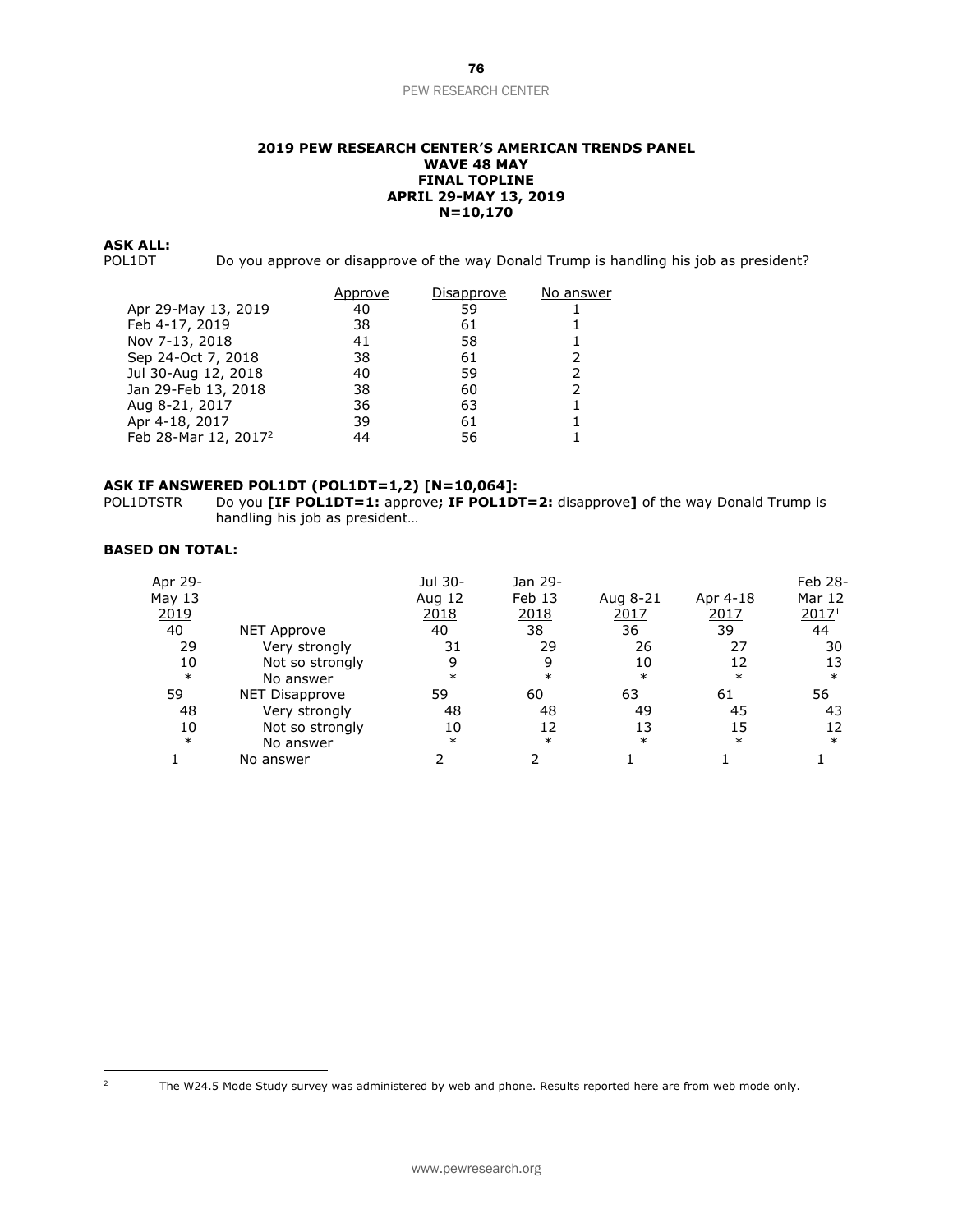# **ASK ALL:**

CONVOFF Thinking about a conversation you might have with someone you don't know that well, how comfortable would you feel discussing… **[RANDOMIZE]**

|                                                                         | Very<br>comfortable | Somewhat<br>comfortable | Not too<br>comfortable | Not at all<br>comfortable | No answer |
|-------------------------------------------------------------------------|---------------------|-------------------------|------------------------|---------------------------|-----------|
| ASK FORMS 1 AND 3 ONLY [N=5,076]:<br>a. Politics<br>Apr 29-May 13, 2019 | 17                  | 35                      | 32                     | 16                        | $\ast$    |
| <b>ASK FORMS 2 AND 4 ONLY [N=5,094]:</b>                                |                     |                         |                        |                           |           |
| b. Donald Trump<br>Apr 29-May 13, 2019                                  | 25                  | 31                      | 28                     | 17                        | 1         |
| <b>ASK ALL:</b><br>c. The economy<br>Apr 29-May 13, 2019                | 30                  | 47                      | 18                     | 5                         | 1         |
| d. Religion<br>Apr 29-May 13, 2019                                      | 24                  | 37                      | 26                     | 13                        | $\ast$    |
| e. The weather<br>Apr 29-May 13, 2019                                   | 74                  | 22                      | 3                      | 1                         | $\ast$    |
| Sports<br>f.<br>Apr 29-May 13, 2019                                     | 36                  | 33                      | 18                     | 12                        | $\ast$    |
| g. Movies and television<br>Apr 29-May 13, 2019                         | 55                  | 34                      | 8                      | 2                         | $\ast$    |

#### **ASK FORMS 2 AND 4 ONLY [N=5,094]:**

DTTONE Since entering politics, has Donald Trump changed the tone and nature of political debate in the United States… **[RANDOMIZE OPTIONS 1 AND 2 WITH OPTION 3 ALWAYS LAST]**

Apr 29- May 13

 $\frac{2019}{24}$ 

- 24 For the better<br>55 For the worse
- 55 For the worse<br>20 **Not changed** it
- Not changed it much either way
- 1 No answer

### **ASK FORMS 1 AND 3 ONLY [N=5,076]:**

POLD\_ALL Over the last several years, would you say the tone and nature of political debate in this country has… **[RANDOMIZE OPTIONS 1 AND 2 WITH OPTION 3 ALWAYS LAST]**

| Apr 29- |
|---------|
| May 13  |
| 2019    |
| 85      |
| ર       |

- Become more negative
- 3 Become more positive<br>12 Not changed much
- 12 Not changed much<br>
No answer No answer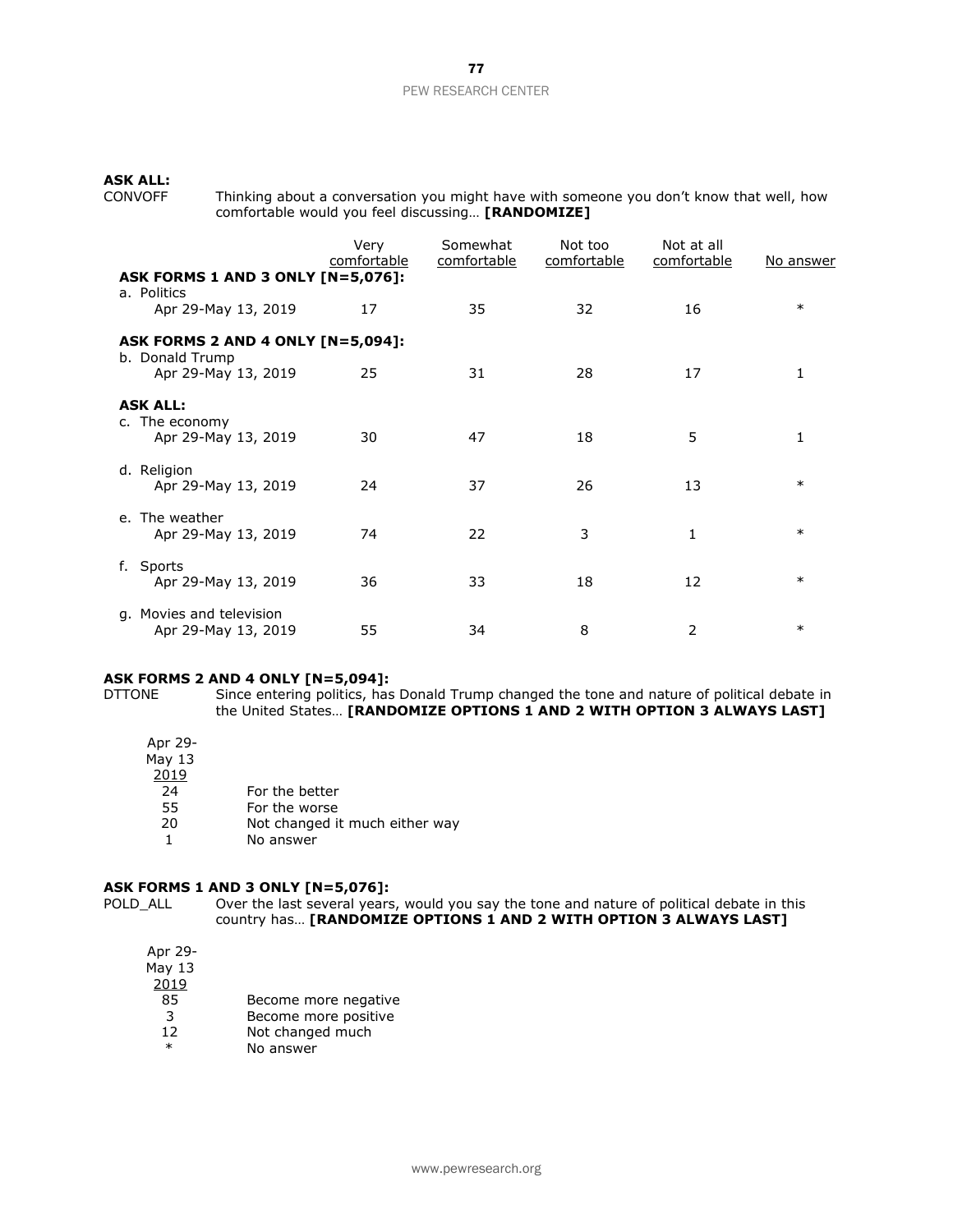# **ASK ALL:**

Would you say you follow what is going on in government and public affairs...

| Apr 29-<br>May $13$ |                   | Jan 29-<br>Feb 13 | Sep 27-<br>Oct 10 | Sep 9-<br>Oct 3 |
|---------------------|-------------------|-------------------|-------------------|-----------------|
| 2019                |                   | 2018              | 2016              | 2014            |
| 42                  | Most of the time  | 48                | 40                | 34              |
| 36                  | Some of the time  | 33                | 37                | 39              |
| 15                  | Only now and then | 13                | 16                | 17              |
|                     | Hardly at all     | 6                 |                   | 11              |
| $\ast$              | No answer         | $\ast$            |                   |                 |

### **ASK ALL:**

OFTVOTE How often would you say you vote?

| Apr 29-           |                  | Jul 30- | Jan 29-       | Sep 27-      | Sep 9- |
|-------------------|------------------|---------|---------------|--------------|--------|
| May 13            |                  | Aug 12  | Feb 13        | Oct 10       | Oct 3  |
| $\frac{2019}{49}$ |                  | 2018    | <u> 2018 </u> | <u> 2016</u> | 2014   |
|                   | Always           | 43      | 46            | 43           | 35     |
| 25                | Nearly always    | 28      | 26            | 26           | 27     |
| 9                 | Part of the time | 12      | 10            | 11           | 11     |
| 16                | Seldom           | 17      | 18            | 19           | 25     |
| $\mathcal{P}$     | No answer        |         |               |              |        |

# **RANDOMIZE FREQXP1 THRU FREQXP4**

# **ASK ALL:**

How often, if ever, do you feel unfairly judged by others because of the language you use to express yourself?

Apr 29-

May 13 2019

| 2 U J J |           |
|---------|-----------|
|         | Often     |
| 28      | Sometimes |
| 38      | Rarely    |
| 25      | Never     |
| 1       | No answer |

# **RANDOMIZE FREQXP1 THRU FREQXP4**

**ASK ALL:**

When you are around people who have different racial and ethnic backgrounds than your own, how often, if ever, do you feel you have to change the way you express yourself?

Apr 29- May 13 2019 6 Often 30 Sometimes

37 Rarely<br>26 Never

- 26 Never<br>1 No ans
- No answer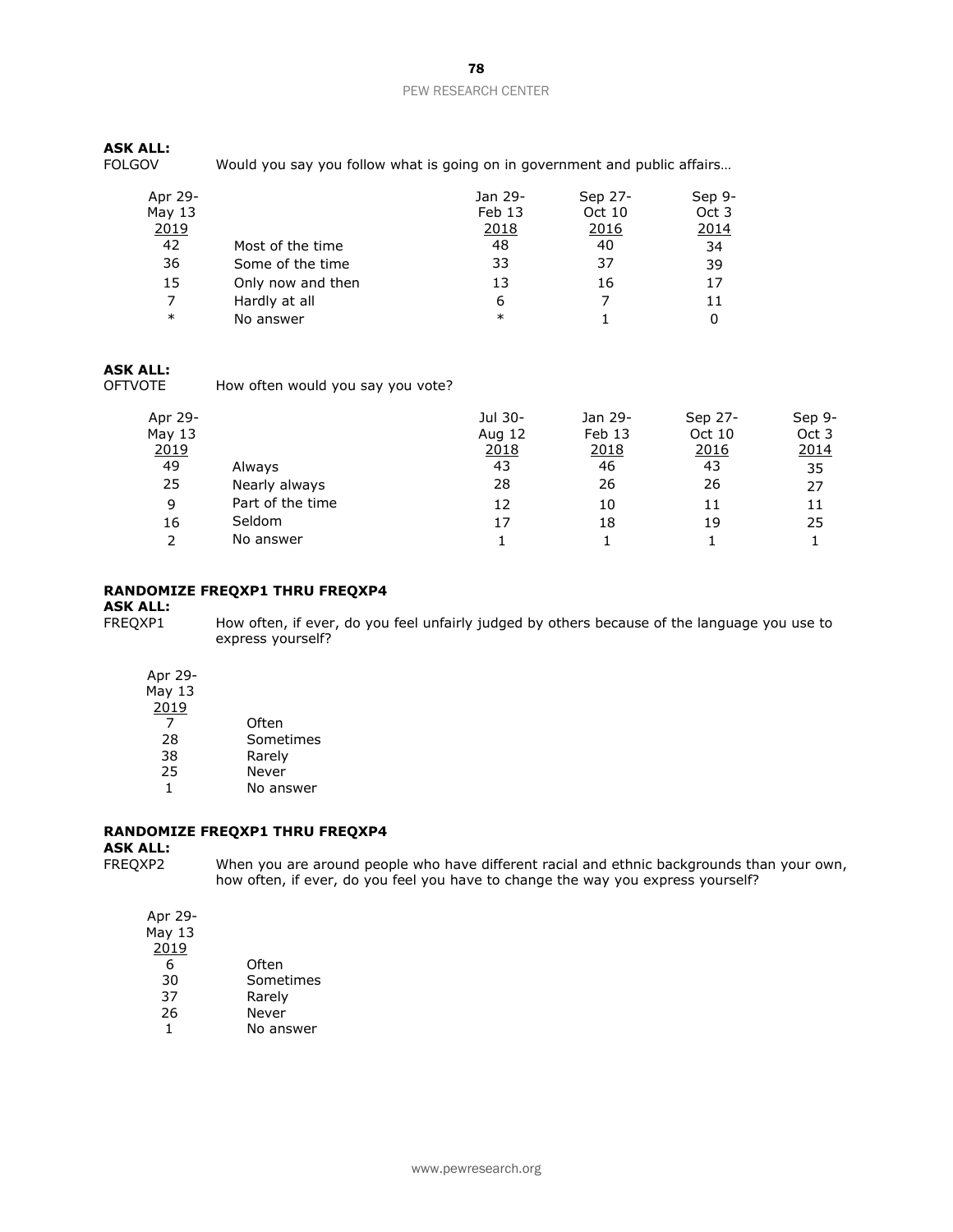# **RANDOMIZE FREQXP1 THRU FREQXP4**

**ASK ALL:**

How often, if ever, do you laugh out loud at something you think is funny?

Apr 29- May 13 2019

| 58 | Often     |
|----|-----------|
| 34 | Sometimes |
| 6  | Rarely    |

- 
- 1 Never<br>2 No ans No answer

# **RANDOMIZE FREQXP1 THRU FREQXP4**

**ASK ALL:**

FREQXP4 How often, if ever, do you go out of your way to help someone you don't know well?

Apr 29- May 13 2019 31 Often 56 Sometimes 11 Rarely 1 Never 2 No answer

# **ADDITIONAL QUESTIONS HELD FOR FUTURE RELEASE**

# **RANDOMIZE TALKIMP AND TALKCONF**

**ASK ALL:**

How important is it to you personally to use language that other people do not find offensive?

Apr 29- May 13 2019 42 Very important 37 Somewhat important 14 Not too important 5 Not at all important<br>2 No answer No answer

# **RANDOMIZE TALKIMP AND TALKCONF**

**ASK ALL:**

TALKCONF How confident are you that the language you use is not offensive to other people?

| Apr 29- |                      |
|---------|----------------------|
| May 13  |                      |
| 2019    |                      |
| 42      | Very confident       |
| 45      | Somewhat confident   |
| 8       | Not too confident    |
| 3       | Not at all confident |
| 2       | No answer            |
|         |                      |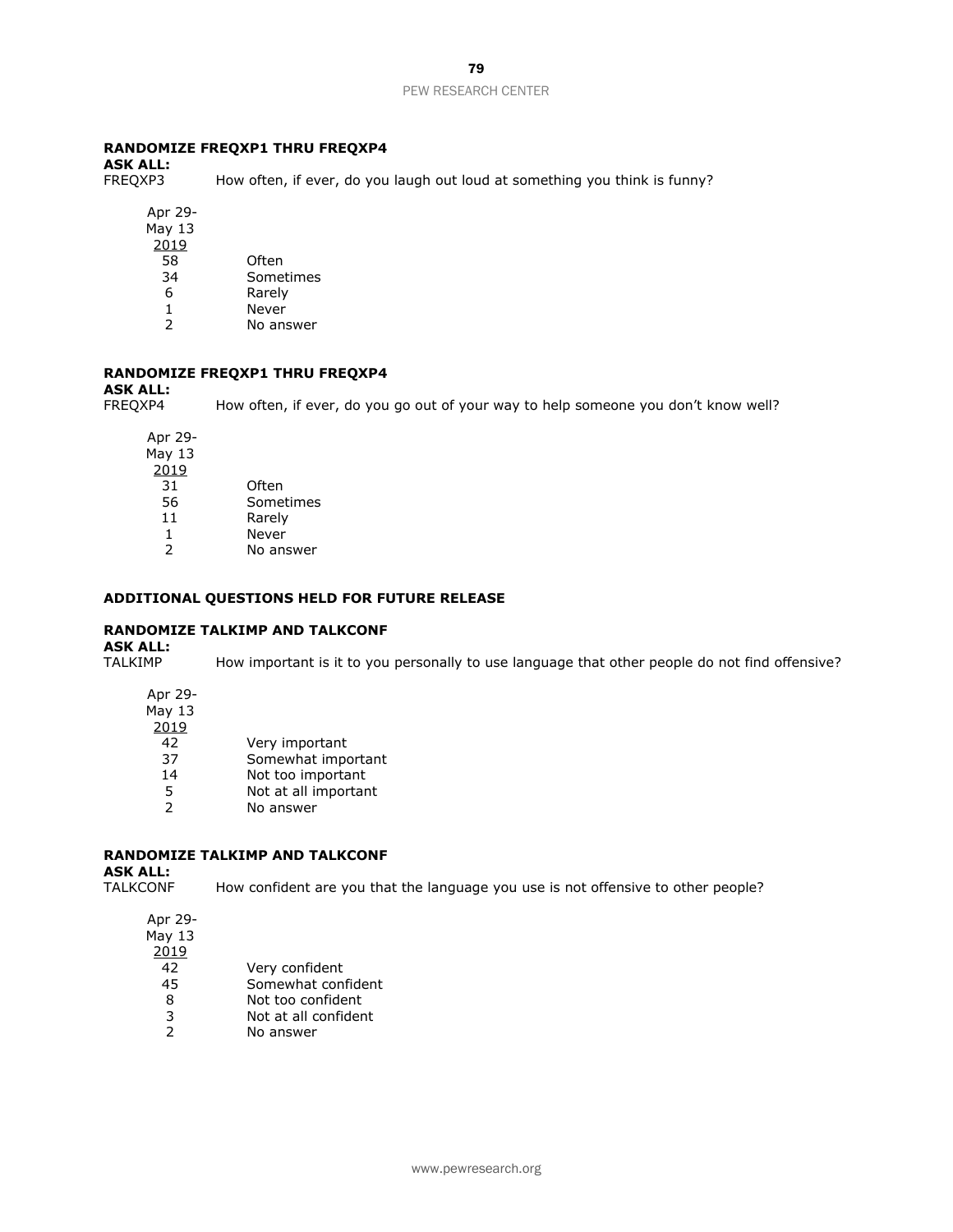# **ASK ALL:**

DT\_SAYS Thinking about the things Donald Trump says, how often do his comments make you feel… **[RANDOMIZE]**

|                                                     | Often | Sometimes | Rarely | <b>Never</b> | <u>No answer</u> |
|-----------------------------------------------------|-------|-----------|--------|--------------|------------------|
| <b>ASK FORM 1 ONLY [N=2,549]:</b><br>a. Inspired    |       |           |        |              |                  |
| Apr 29-May 13, 2019                                 | 13    | 20        | 20     | 47           | $\ast$           |
| b. Insulted                                         |       |           |        |              |                  |
| Apr 29-May 13, 2019                                 | 38    | 24        | 19     | 18           | $\ast$           |
| c. Exhausted                                        |       |           |        |              |                  |
| Apr 29-May 13, 2019                                 | 41    | 27        | 17     | 15           | 1                |
| d. Respected<br>Apr 29-May 13, 2019                 | 13    | 22        | 24     | 41           | $\ast$           |
|                                                     |       |           |        |              |                  |
| <b>ASK FORM 2 ONLY [N=2,546]:</b><br>e. Entertained |       |           |        |              |                  |
| Apr 29-May 13, 2019                                 | 21    | 33        | 20     | 25           | 1                |
| f. Concerned                                        |       |           |        |              |                  |
| Apr 29-May 13, 2019                                 | 48    | 29        | 16     | 6            | 1                |
| g. Hopeful                                          |       |           |        |              |                  |
| Apr 29-May 13, 2019                                 | 19    | 22        | 20     | 38           | 1                |
| <b>ASK FORM 3 ONLY [N=2,527]:</b>                   |       |           |        |              |                  |
| h. Proud<br>Apr 29-May 13, 2019                     | 16    | 20        | 18     | 45           | 1                |
|                                                     |       |           |        |              |                  |
| i. Frightened<br>Apr 29-May 13, 2019                | 26    | 30        | 20     | 23           | 1                |
| j. Confused                                         |       |           |        |              |                  |
| Apr 29-May 13, 2019                                 | 38    | 32        | 18     | 11           | 1                |
| k. Happy                                            |       |           |        |              |                  |
| Apr 29-May 13, 2019                                 | 15    | 22        | 22     | 40           | 1                |
| <b>ASK FORM 4 ONLY [N=2,548]:</b>                   |       |           |        |              |                  |
| I. Angry<br>Apr 29-May 13, 2019                     | 36    | 29        | 22     | 12           | 1                |
|                                                     |       |           |        |              |                  |
| m. Embarrassed<br>Apr 29-May 13, 2019               | 39    | 30        | 16     | 15           | $\ast$           |
| n. Informed                                         |       |           |        |              |                  |
| Apr 29-May 13, 2019                                 | 16    | 27        | 27     | 29           | 1                |
| o. Excited                                          |       |           |        |              |                  |
| Apr 29-May 13, 2019                                 | 11    | 26        | 22     | 40           | 1                |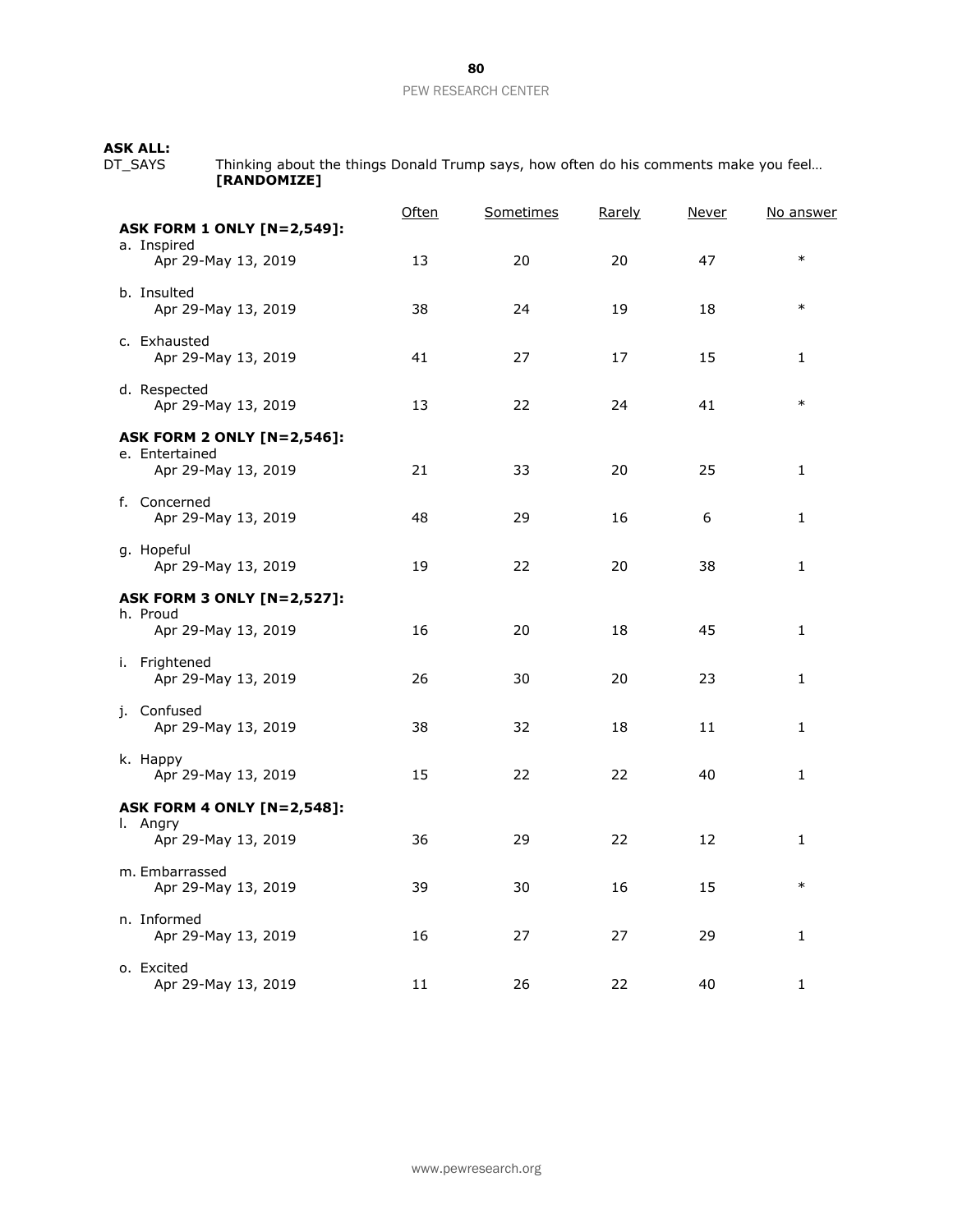# **ASK ALL:**

Now, thinking about the people you talk with, whether in person, over the phone, or online…

TALKPOL How often do you discuss government and politics with others?<sup>3</sup>

| Apr 29-      |                     | Jan 29- |          | Mar 19- |
|--------------|---------------------|---------|----------|---------|
| May $13$     |                     | Feb 13  | Mar 2-28 | Apr 29  |
| <u> 2019</u> |                     | 2018    | 2016     | 20144   |
| 10           | Nearly every day    | 18      | 23       | 13      |
| 30           | A few times a week  | 33      | 35       | 29      |
| 28           | A few times a month | 23      | 18       | 26      |
| 31           | Less often          | 26      | 23       | 32      |
| $\ast$       | No answer           | $\ast$  |          | $\ast$  |

# **ASK FORM 1 ONLY [N=2,549]:**

Do you favor or oppose raising the federal minimum wage to \$15.00 an hour?

Apr 29- May 13  $\frac{2019}{41}$ 41 Strongly favor<br>26 Somewhat favo Somewhat favor 18 Somewhat oppose 15 Strongly oppose \* No answer

 $\mathsf 3$ 

<sup>3</sup> Prior to May 2019, the question asked about people you talk with "in person, over the phone, or electronically"

4 In Wave 1 (Mar 19-Apr 29, 2014), 407 non- Internet panelists were surveyed by phone.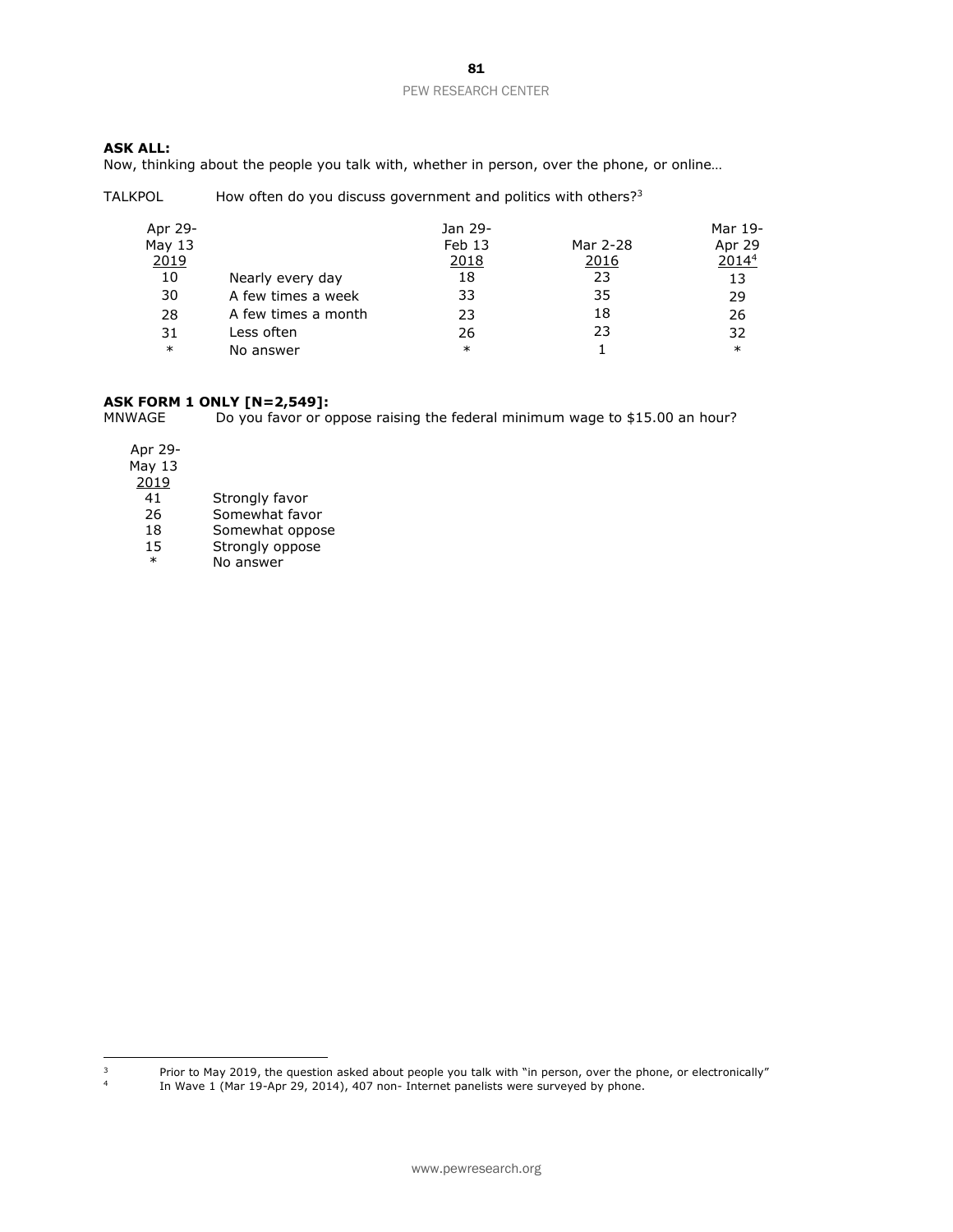82

# PEW RESEARCH CENTER

# **ASK FORM 2 ONLY [N=2,546]:**<br>WALL Do you favor or o

Do you favor or oppose substantially expanding the wall along the U.S. border with Mexico?

Apr 29-

May 13

 $\frac{2019}{31}$ 

- 31 Strongly favor<br>15 Somewhat favo
- 15 Somewhat favor<br>17 Somewhat oppos
- Somewhat oppose
- 36 Strongly oppose
- 1 No answer

# **PHONE TRENDS FOR COMPARISON:**

|                                          |       |        | (VOL.) |
|------------------------------------------|-------|--------|--------|
|                                          | Favor | Oppose | DK/Ref |
| Substantially expanding the wall along   |       |        |        |
| the U.S. border with Mexico              |       |        |        |
| Jan 9-14, 2019                           | 40    | 58     | 4      |
| Jun 5-12, 2018                           | 40    | 56     | 4      |
| Jan 10-15, 2018                          | 37    | 60     | 3      |
| Building a wall along the entire border  |       |        |        |
| with Mexico                              |       |        |        |
| Feb 7-12, 2017                           | 35    | 62     | 3      |
| Aug 9-16, 2016                           | 36    | 61     | 3      |
| Mar 17-26, 2016                          | 34    | 62     | 4      |
| Building a fence along the entire border |       |        |        |
| with Mexico                              |       |        |        |
| Mar 17-26, 2016                          | 38    | 58     | 4      |
| Sep 22-27, 2015                          | 46    | 48     | 5      |
| Sep 22-Oct 4, 2011 <sup>5</sup>          | 46    | 47     | 6      |
| Building a fence along 700 miles of the  |       |        |        |
| border with Mexico                       |       |        |        |
| January 2007                             | 46    | 48     | 6      |
| CNN: September 2006                      | 54    | 44     |        |
|                                          |       |        |        |

# **ASK FORM 3 ONLY [N=2,527]:**

GUNPRIORITYX Thinking about gun policy, do you favor or oppose banning assault-style weapons?

| Apr 29-  |                 |
|----------|-----------------|
| May $13$ |                 |
| 2019     |                 |
| 44       | Strongly favor  |
| 18       | Somewhat favor  |
| 15       | Somewhat oppose |
| 22       | Strongly oppose |
| $\ast$   | No answer       |
|          |                 |

In Sep 22-Oct 4, 2011, item was asked as part of a list.

 $\overline{5}$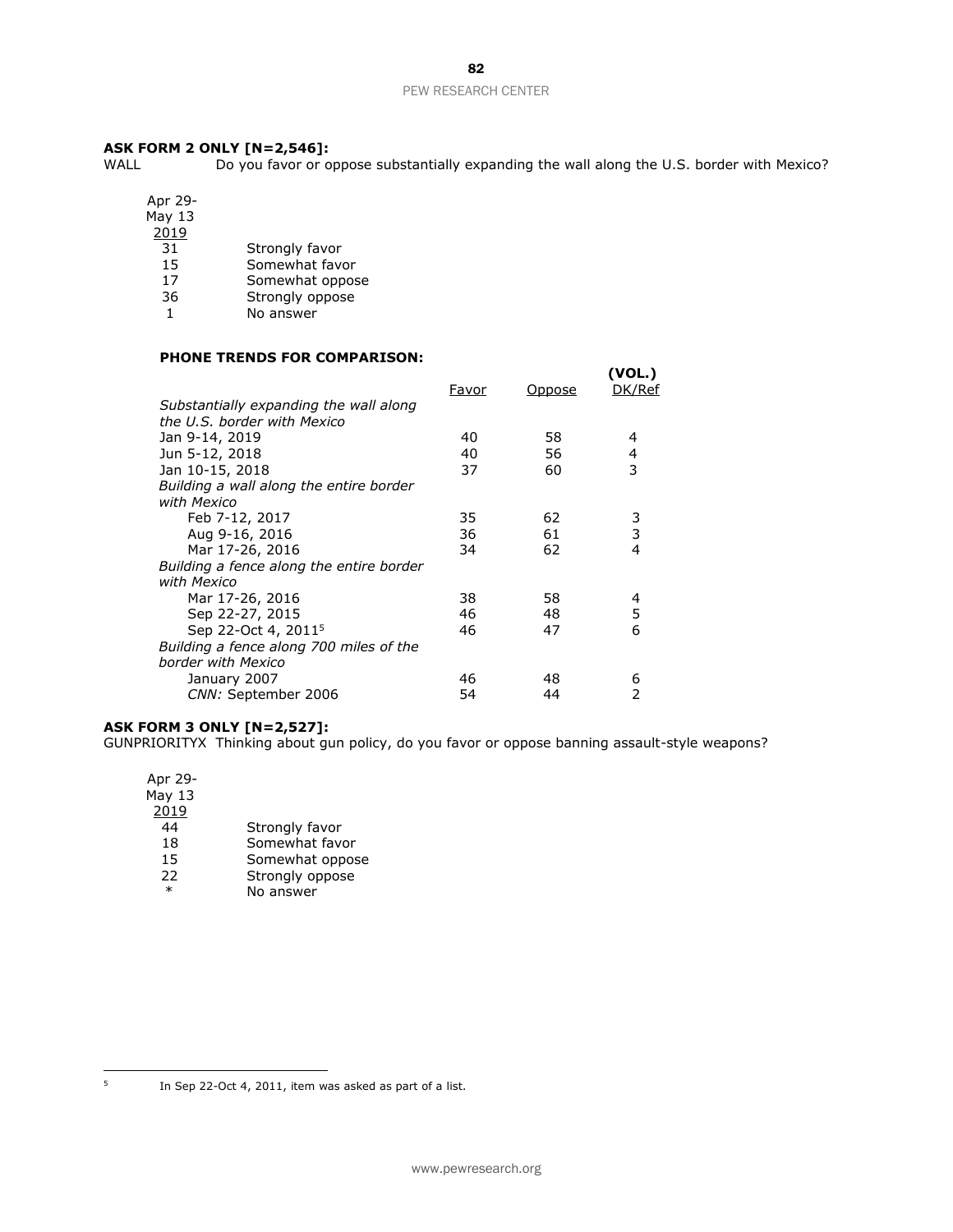# **ASK ALL:**

Thinking about each of the following places and organizations, in general, how open do you think they are to a wide range of opinions and viewpoints? **[RANDOMIZE]**

|                                                                                       | Very<br><u>open</u> | Somewhat<br><u>open</u> | Not too<br><u>open</u> | Not at all<br>open | No.<br>answer |
|---------------------------------------------------------------------------------------|---------------------|-------------------------|------------------------|--------------------|---------------|
| ASK FORMS 1 AND 2 ONLY [N=5,095]:<br>Colleges and universities<br>Apr 29-May 13, 2019 | 25                  | 43                      | 19                     | 12                 |               |
| ASK FORMS 3 AND 4 ONLY [N=5,075]:<br>Community colleges<br>Apr 29-May 13, 2019        | 22                  | 51                      | 17                     | 7                  | 3             |
| <b>ASK ALL:</b><br>K-12 public schools<br>Apr 29-May 13, 2019                         | 12                  | 49                      | 29                     | 8                  | $\mathcal{P}$ |
| d. Churches and religious<br>organizations<br>Apr 29-May 13, 2019                     | 10                  | 38                      | 38                     | 13                 |               |
| Your local community<br>Apr 29-May 13, 2019                                           | 14                  | 60                      | 21                     | 3                  |               |

# **ASK FORMS 1 AND 3 ONLY [N=5,076]:**<br>PERSTLK Thinking about conversation

Thinking about conversations you have around subjects like race, gender and religion, which describes you better? **[RANDOMIZE]**

| Apr 29-  |                                                                |
|----------|----------------------------------------------------------------|
| May $13$ |                                                                |
| 2019     |                                                                |
| 45       | I'm more careful with the language I use now than I used to be |
| 55       | I haven't really changed how I talk about these subjects       |
|          | No answer                                                      |

#### **ASK FORMS 2 AND 4 ONLY [N=5,094]:**

KNOWOFNSE Thinking about conversations and the language people use, in general, would you say… **[RANDOMIZE]**

| Apr 29-  |                                                    |
|----------|----------------------------------------------------|
| May $13$ |                                                    |
| 2019     |                                                    |
| 48       | It's hard to know what others might find offensive |
| 51       | It's easy to know what others might find offensive |
|          | No answer                                          |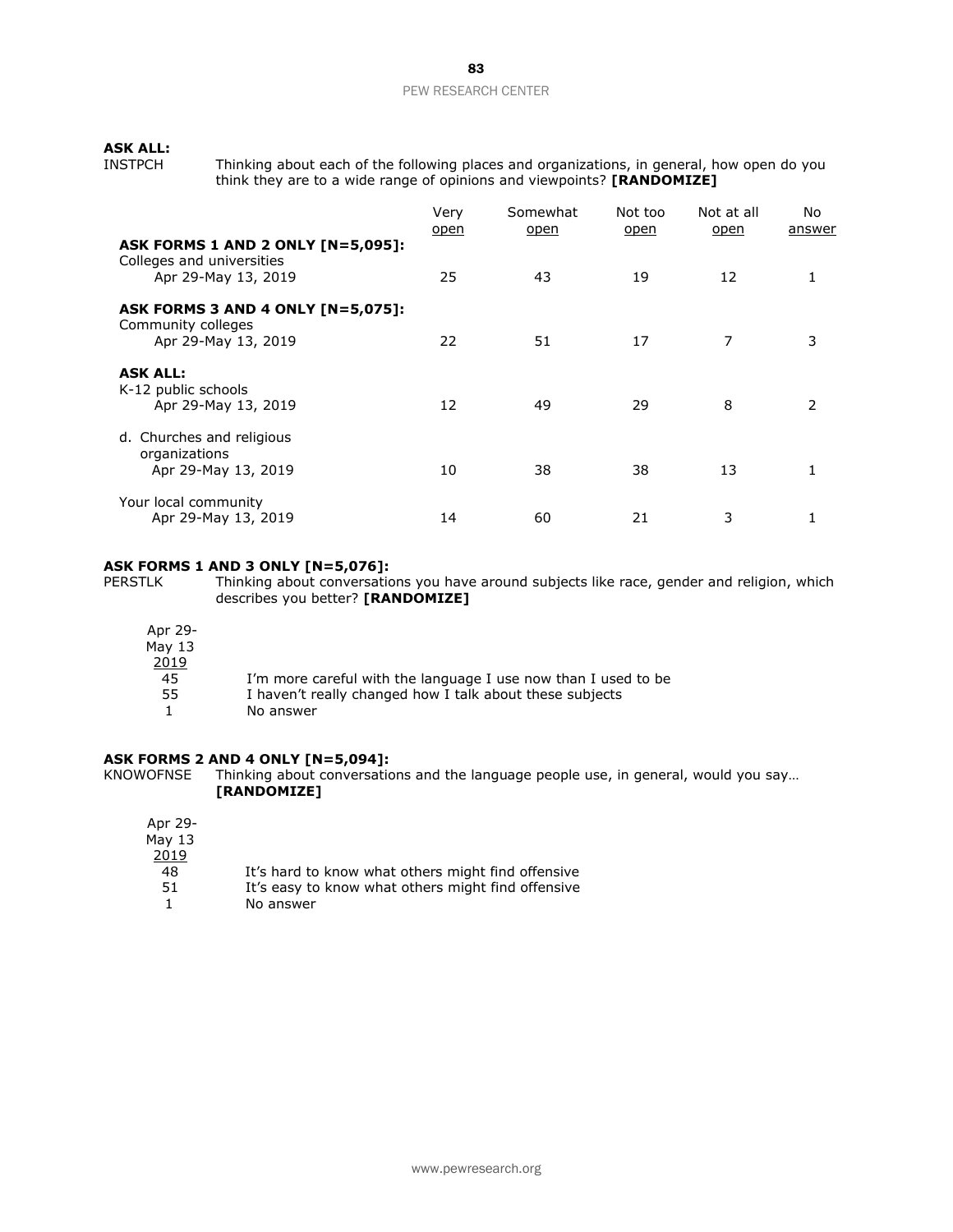**ASK ALL:**

Now, thinking about your news habits, how often do you... **[RANDOMIZE]** 

|    |                                   | <u>Often</u> | <b>Sometimes</b> | <b>Hardly ever</b> | Never    | No<br>answer |
|----|-----------------------------------|--------------|------------------|--------------------|----------|--------------|
| a. | Read any newspapers in print?     | 17           | 24               | 33                 | 26       | $\ast$       |
|    | Apr 29-May 13, 2019               | 16           |                  | 30                 | 29       | $\ast$       |
|    | Jul 30-Aug 12, 2018               |              | 25               | 32                 | 25       | $\ast$       |
|    | Aug 8-Aug 21, 2017                | 18           | 25               |                    |          | $\ast$       |
|    | Jan 12-Feb 8, 2016                | 20           | 28               | 31                 | 21       | $\ast$       |
|    | Aug 21-Sep 2, 2013                | 27           | 27               | 27                 | 19       |              |
|    | NO ITEMS b.-e.                    |              |                  |                    |          |              |
| f. | Watch cable television news (such |              |                  |                    |          |              |
|    | as CNN, The Fox News cable        |              |                  |                    |          |              |
|    | channel, or MSNBC)?               |              |                  |                    |          |              |
|    | Apr 29-May 13, 2019               | 30           | 28               | 23                 | 18       | $\ast$       |
|    | Jul 30-Aug 12, 2018               | 30           | 23               | 23                 | 24       | 0            |
|    | Aug 8-Aug 21, 2017                | 28           | 27               | 23                 | 22       | $\ast$       |
|    | Jan 12-Feb 8, 2016                | 31           | 27               | 24                 | 18       | $\ast$       |
|    | Aug 21-Sep 2, 2013                | 24           | 28               | 26                 | 21       | $\ast$       |
|    | Get news from a social media site |              |                  |                    |          |              |
| g. | (such as Facebook, Twitter, or    |              |                  |                    |          |              |
|    | Snapchat)?                        |              |                  |                    |          |              |
|    |                                   | 26           | 28               | 20                 | 24       | $\ast$       |
|    | Apr 29-May 13, 2019               |              |                  |                    |          | $\ast$       |
|    | Feb 19-Mar 4, 2019                | 25           | 29<br>27         | 21                 | 24<br>32 |              |
|    | Jul 30-Aug 12, 2018               | 20           |                  | 21                 |          | 0            |
|    | Aug 8-Aug 21, 2017                | 20           | 27               | 20                 | 33       | 0<br>$\ast$  |
|    | Jan 12-Feb 8, 2016 <sup>6</sup>   | 18           | 26               | 18                 | 38       |              |

# **ASK FORM 1 ONLY [N=2,549]:**

ENTERTAIND Over the last several years, would you say the tone and nature of political debate in this country has…

Apr 29-

 $\overline{a}$ 

May 13

- $\frac{2019}{35}$
- Become more entertaining
- 46 Become less entertaining<br>18 Not changed much
- 18 Not changed much<br>1 No answer No answer

<sup>&</sup>lt;sup>6</sup> In the Wave 14 January 2016 survey, this question item read "Get news from a social networking site (such as Facebook or Twitter)?".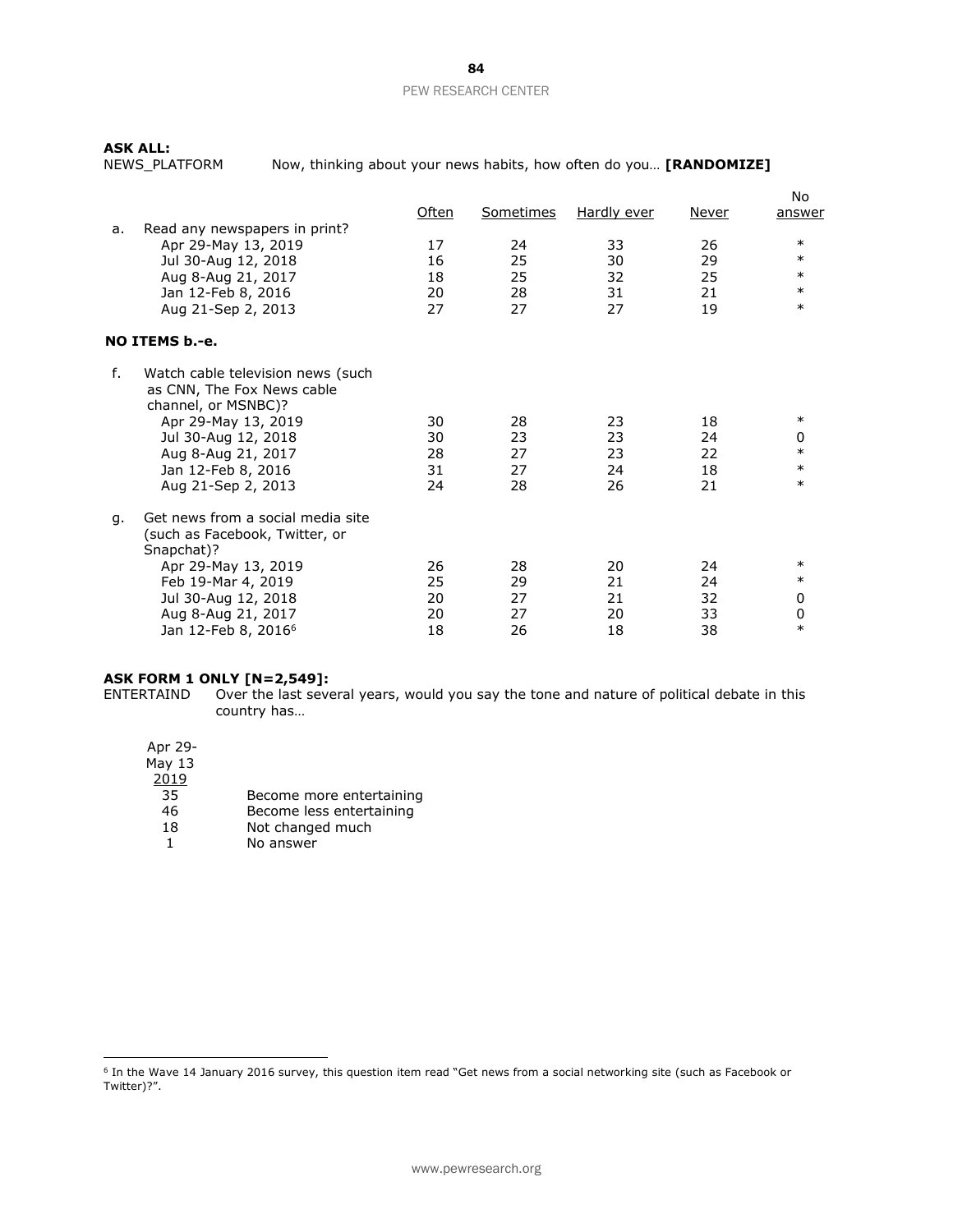85

#### PEW RESEARCH CENTER

#### **ASK FORM 2 ONLY [N=2,546]:**

- ISSUESD Over the last several years, would you say the tone and nature of political debate in this country has…
	- Apr 29-
	- May 13
	- $\frac{2019}{20}$ 
		- Become more focused on policy issues
	- 60 Become less focused on policy issues<br>19 Not changed much
	- 19 Not changed much<br>2 No answer
	- No answer

#### **ASK FORM 3 ONLY [N=2,527]:**

FACTSD Over the last several years, would you say the tone and nature of political debate in this country has…

Apr 29-

- May 13
- $\frac{2019}{8}$ 
	- 8 Become more fact based
	- 76 Become less fact based
- 15 Not changed much
- 1 No answer

#### **ASK FORM 4 ONLY [N=2,548]:**

RESPECTD Over the last several years, would you say the tone and nature of political debate in this country has…

Apr 29-  $M$ ay 13  $\frac{2019}{2}$ Become more respectful 85 Become less respectful

- 12 Not changed much
- \* No answer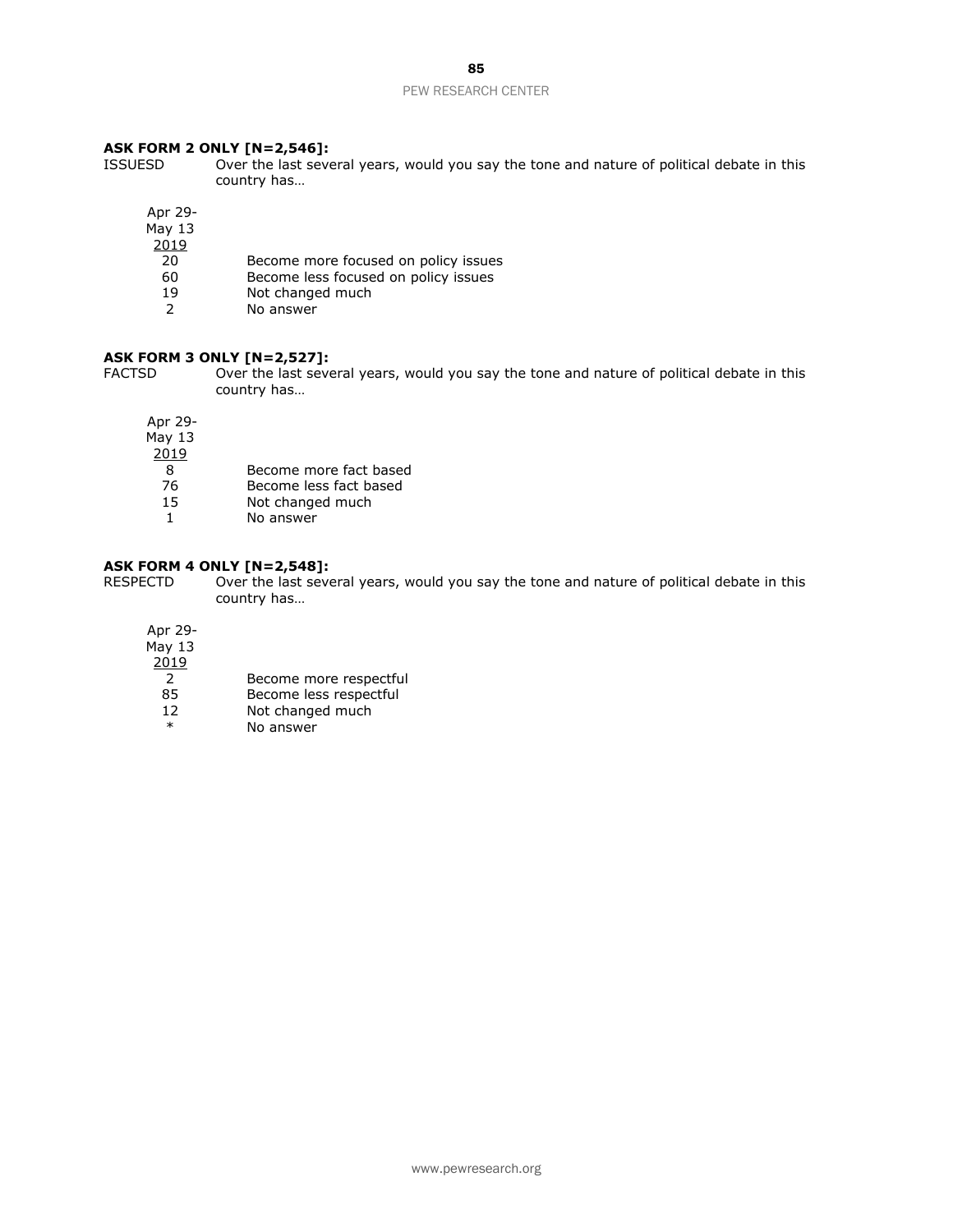# **ASK FORMS 1 AND 2 ONLY [N=5,095]:**<br>POLINTOL1 Thinking about some group

Thinking about some groups of people...

In general, how comfortable do you think **[INSERT ITEM; RANDOMIZE]** are to freely and openly express their political views?

|                                                                                              | Verv<br>comfortable | Somewhat<br>comfortable | Not too<br>comfortable | Not at all<br>comfortable | No.<br>answer |
|----------------------------------------------------------------------------------------------|---------------------|-------------------------|------------------------|---------------------------|---------------|
| <b>ASK FORM 1 ONLY [N=2,549]:</b><br>a. Republicans in your community<br>Apr 29-May 13, 2019 | 37                  | 39                      | 20                     | 4                         |               |
| b. Democrats in your community<br>Apr 29-May 13, 2019                                        | 40                  | 43                      | 13                     | 3                         |               |
| ASK FORM 2 ONLY [N=2,546]:<br>c. Conservatives in your community<br>Apr 29-May 13, 2019      | 30                  | 45                      | 18                     | 5                         |               |
| d. Liberals in your community<br>Apr 29-May 13, 2019                                         | 36                  | 45                      | 13                     | 4                         |               |

# **ASK FORMS 3 AND 4 ONLY [N=5,075]:**<br>POLINTOL2 Thinking about some group

POLINTOL2 Thinking about some groups of people…

In general, how comfortable do you think **[INSERT ITEM; RANDOMIZE]** are to freely and openly express their political views?

|                                                                                              | Verv<br>comfortable | Somewhat<br>comfortable | Not too<br>comfortable | Not at all<br>comfortable | No<br>answer |
|----------------------------------------------------------------------------------------------|---------------------|-------------------------|------------------------|---------------------------|--------------|
| <b>ASK FORM 3 ONLY [N=2,527]:</b><br>a. Republicans in this country<br>Apr 29-May 13, 2019   | 36                  | 35                      | 21                     | 6                         |              |
| b. Democrats in this country<br>Apr 29-May 13, 2019                                          | 48                  | 36                      | 12                     | 3                         |              |
| <b>ASK FORM 4 ONLY [N=2,548]:</b><br>c. Conservatives in this country<br>Apr 29-May 13, 2019 | 30                  | 40                      | 22                     | 6                         |              |
| d. Liberals in this country<br>Apr 29-May 13, 2019                                           | 45                  | 37                      | 13                     | 4                         |              |

**ASK ALL:**

DECISION Which better describes your approach to solving problems… **[RANDOMIZE]**

| Apr 29-<br>May 13 |                                                                                                               |
|-------------------|---------------------------------------------------------------------------------------------------------------|
| <u> 2019</u>      |                                                                                                               |
| 84                | I tend to carefully consider all possible options, even if it takes more time                                 |
| 15                | I tend to look for a quick solution that meets my needs, even if I haven't considered all<br>possible options |
|                   | No answer                                                                                                     |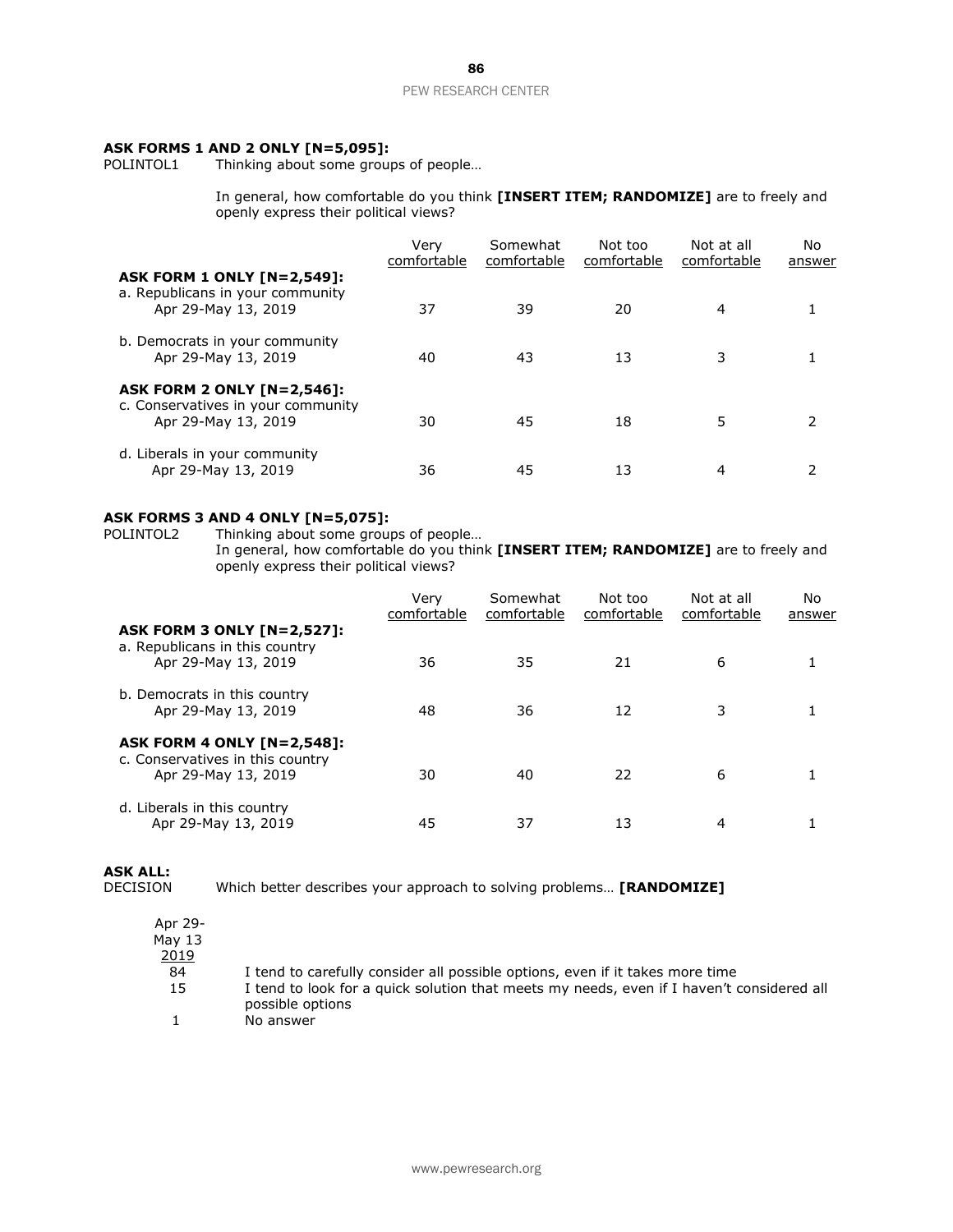# **ASK ALL:**<br>POLCRCT

Which statement comes closer to your own views  $-$  even if neither is exactly right?

|                     | People need to be more careful<br>about the language they use to<br>avoid offending people with<br>different backgrounds | Too many people are<br>easily offended these days<br>over the language that<br>others use | No answer |
|---------------------|--------------------------------------------------------------------------------------------------------------------------|-------------------------------------------------------------------------------------------|-----------|
| Apr 29-May 13, 2019 | 39                                                                                                                       | 60                                                                                        |           |
| Sep 24-Oct 7, 2018  | 41                                                                                                                       | 58                                                                                        |           |
| Jan 29-Feb 13, 2018 | 45                                                                                                                       | 55                                                                                        | $\ast$    |
| Jun 7-Jul 5, 2016   | 39                                                                                                                       | 59                                                                                        |           |

# **ASK FORM 1 ONLY [N=2,549]:**<br>ELCTRAT1 How important is

How important is it to you that Republican elected officials... **[RANDOMIZE]** 

|                                                                                                                               | Very<br><u>important</u> | Somewhat<br>important | Not too<br><i>important</i> | Not at all<br><i>important</i> | No.<br>answer |
|-------------------------------------------------------------------------------------------------------------------------------|--------------------------|-----------------------|-----------------------------|--------------------------------|---------------|
| Are honest and ethical<br>Apr 29-May 13, 2019                                                                                 | 87                       | 7                     | 3                           | 2                              |               |
| Are knowledgeable about the issues<br>Apr 29-May 13, 2019                                                                     | 85                       | 10                    | 3                           | 2                              |               |
| c. Spend time raising money for<br>reelection<br>Apr 29-May 13, 2019                                                          | 9                        | 27                    | 39                          | 24                             |               |
| d. Are willing to make compromises<br>with Democratic elected officials to<br>solve important problems<br>Apr 29-May 13, 2019 | 61                       | 29                    | 6                           | 4                              | $\ast$        |
| e. Treat Democratic elected officials<br>with respect<br>Apr 29-May 13, 2019                                                  | 65                       | 25                    | 6                           | 3                              | $\ast$        |
| Admit when they're wrong<br>Apr 29-May 13, 2019                                                                               | 76                       | 18                    | 3                           | $\mathcal{P}$                  | $\ast$        |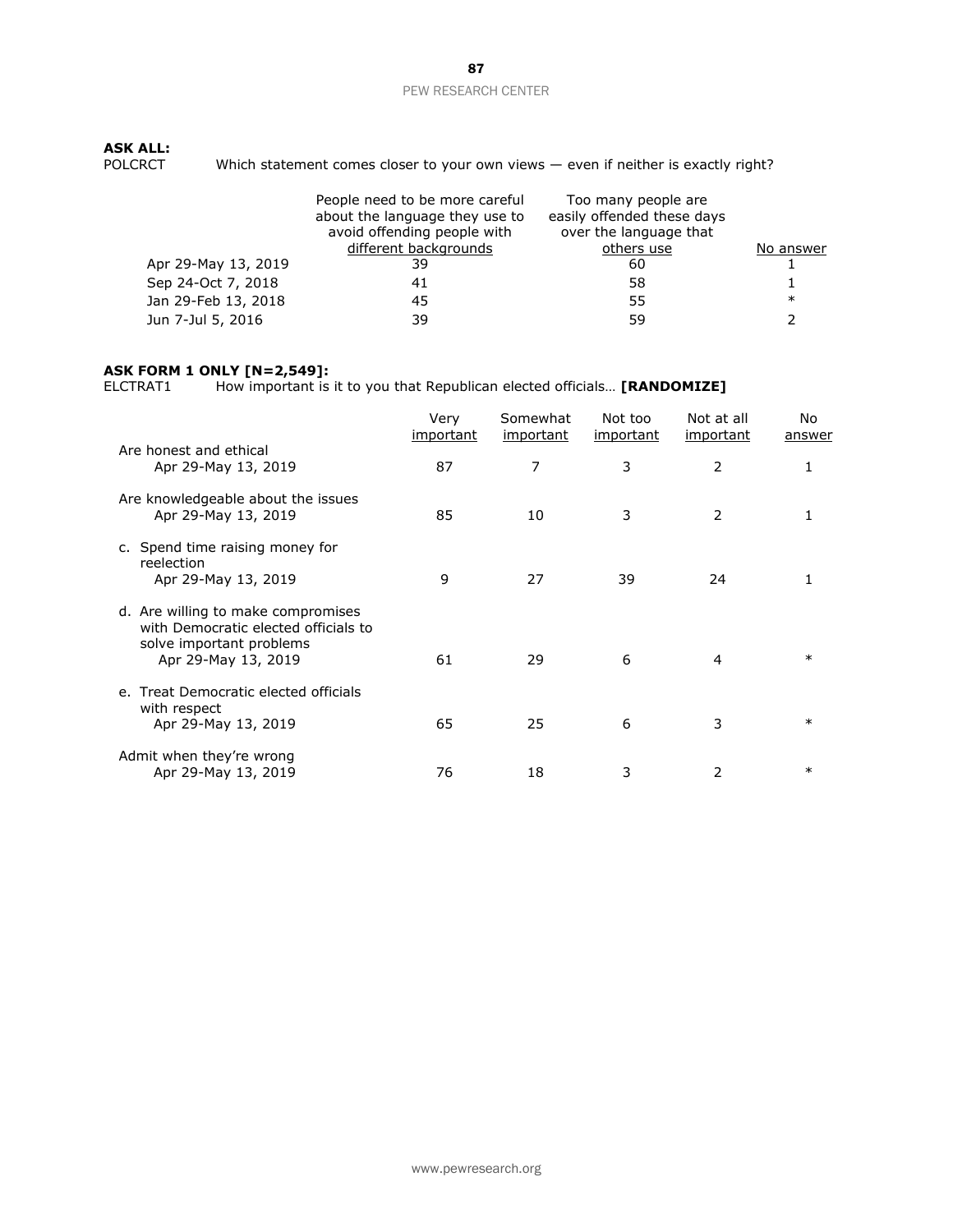# **ASK FORM 2 ONLY [N=2,546]:**<br>ELCTRAT2 How important is

How important is it to you that Democratic elected officials... **[RANDOMIZE]** 

|                                                                                                                               | Very<br><u>important</u> | Somewhat<br>important | Not too<br><u>important</u> | Not at all<br><u>important</u> | No.<br>answer |
|-------------------------------------------------------------------------------------------------------------------------------|--------------------------|-----------------------|-----------------------------|--------------------------------|---------------|
| a. Are honest and ethical<br>Apr 29-May 13, 2019                                                                              | 88                       | 7                     | 2                           | 2                              |               |
| Are knowledgeable about the issues<br>Apr 29-May 13, 2019                                                                     | 85                       | 9                     | 3                           | 3                              |               |
| c. Spend time raising money for<br>reelection<br>Apr 29-May 13, 2019                                                          | 13                       | 27                    | 35                          | 24                             |               |
| d. Are willing to make compromises<br>with Republican elected officials to<br>solve important problems<br>Apr 29-May 13, 2019 | 61                       | 28                    | 6                           | 4                              |               |
| e. Treat Republican elected officials<br>with respect<br>Apr 29-May 13, 2019                                                  | 60                       | 28                    | 7                           | 4                              |               |
| Admit when they're wrong<br>Apr 29-May 13, 2019                                                                               | 78                       | 15                    | 3                           | 3                              |               |

# **ASK FORMS 3 AND 4 ONLY [N=5,075]:**

ELCTRAT3 How important is it to you that elected officials… **[RANDOMIZE]**

|                                                                                                                            | Very<br><u>important</u> | Somewhat<br>important | Not too<br>important | Not at all<br><i>important</i> | No.<br><u>answer</u> |
|----------------------------------------------------------------------------------------------------------------------------|--------------------------|-----------------------|----------------------|--------------------------------|----------------------|
| Are honest and ethical<br>Apr 29-May 13, 2019                                                                              | 91                       | 6                     | 2                    | 1                              |                      |
| Are knowledgeable about the issues<br>Apr 29-May 13, 2019                                                                  | 89                       | 8                     | 1                    | 1                              |                      |
| c. Spend time raising money for<br>reelection<br>Apr 29-May 13, 2019                                                       | 10                       | 29                    | 37                   | 22                             |                      |
| d. Are willing to make compromises<br>with their political opponents to solve<br>important problems<br>Apr 29-May 13, 2019 | 65                       | 28                    | 4                    | 2                              |                      |
| e. Treat their political opponents with<br>respect<br>Apr 29-May 13, 2019                                                  | 68                       | 24                    | 5                    | 2                              |                      |
| Admit when they're wrong<br>Apr 29-May 13, 2019                                                                            | 82                       | 14                    | 2                    | 2                              |                      |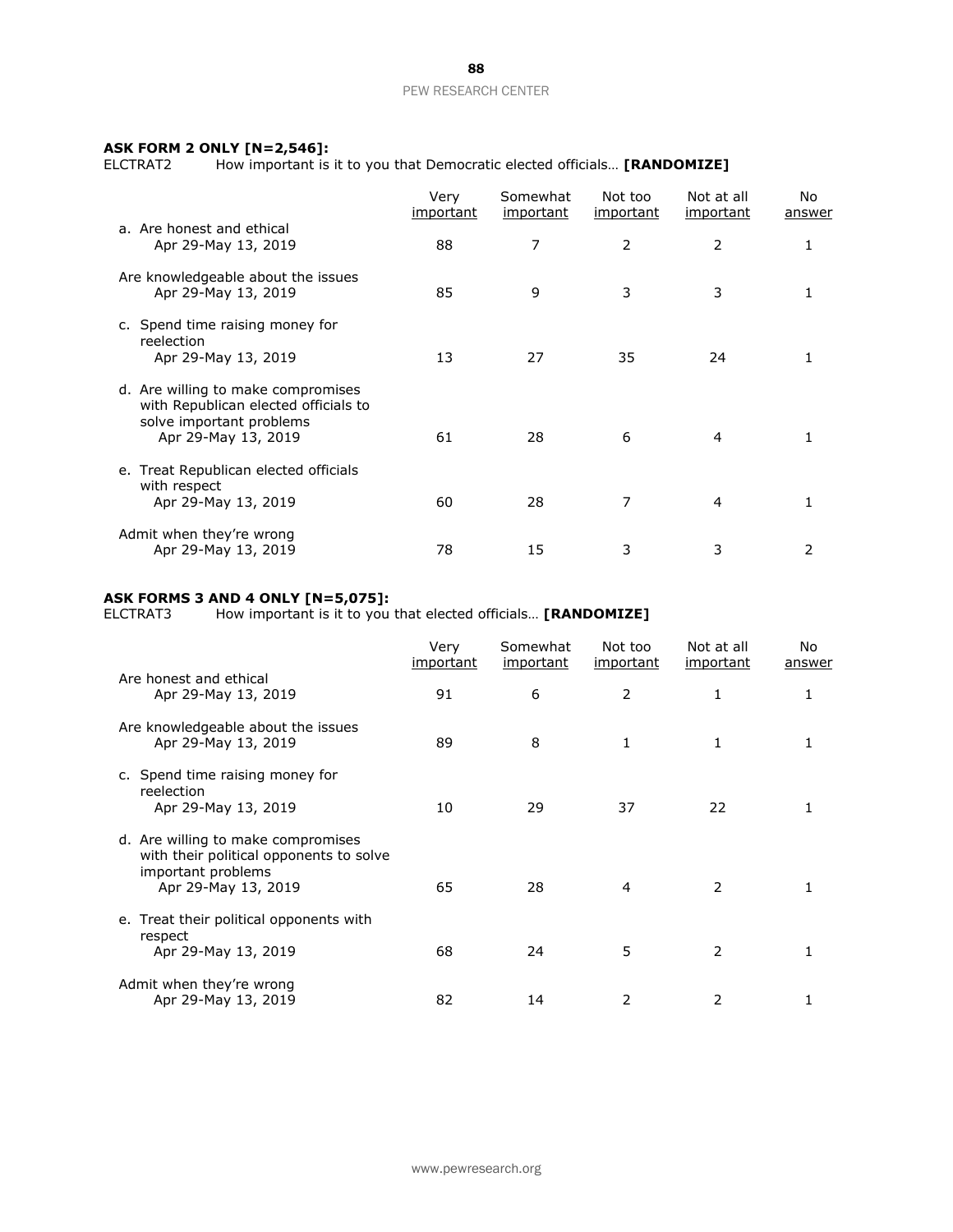#### **ASK IF MNWAGE=1-4 AND FORM=1 [N=2,535]:**

DINNER1 Imagine a situation where a friend invites you to a small dinner with people you have never met before.

# **[ASK IF FAVOR RAISING MINIMUM WAGE; MNWAGE=1,2] [N=1,706]:**

People at the table are having a conversation about how much they oppose raising the federal minimum wage to \$15 an hour. Would you be more likely to… **[RANDOMIZE RESPONSES]**

### **[ASK IF OPPOSE RAISING MINUMUM WAGE; MNWAGE=3,4] [N=829]:**

People at the table are having a conversation about how much they favor raising the federal minimum wage to \$15 an hour. Would you be more likely to… **[RANDOMIZE RESPONSES]**

Apr 29-May 13, 2019

|              | $1.01$ 23 $1.07$ 23, 2013 |             |                                                       |
|--------------|---------------------------|-------------|-------------------------------------------------------|
|              |                           | Oppose      |                                                       |
|              | Favor raising             | raising     |                                                       |
|              | minimum                   | minimum     |                                                       |
| <u>Total</u> | wage                      | <u>waqe</u> |                                                       |
| 73           | 74                        | 70          | Share your own views about raising the minimum wage   |
| 27           | 25                        | 30          | Avoid sharing your own views raising the minimum wage |
| $\ast$       |                           | $\ast$      | No answer                                             |

#### **ASK IF WALL=1-4 AND FORM=2 [N=2,528]:**

DINNER2 Imagine a situation where a friend invites you to a small dinner with people you have never met before.

#### **[ASK IF FAVOR EXPANDING WALL; WALL=1,2] [N=1,115]:**

People at the table are having a conversation about how much they oppose expanding the wall on the U.S.-Mexico border. Would you be more likely to… **[RANDOMIZE RESPONSES]**

### **[ASK IF OPPOSE EXPANDING WALL; WALL=3,4] [N=1,413]:**

People at the table are having a conversation about how much they favor expanding the wall on the U.S.-Mexico border. Would you be more likely to… **[RANDOMIZE RESPONSES]**

| Apr 29-May 13, 2019 |           |             |                                            |
|---------------------|-----------|-------------|--------------------------------------------|
|                     | Favor     | Oppose      |                                            |
|                     | expanding | expanding   |                                            |
| Total               | wall      | <u>wall</u> |                                            |
| 60                  | 61        | 59          | Share your own views about the border wall |
|                     |           |             |                                            |

40 39 41 Avoid sharing your own views the border wall

No answer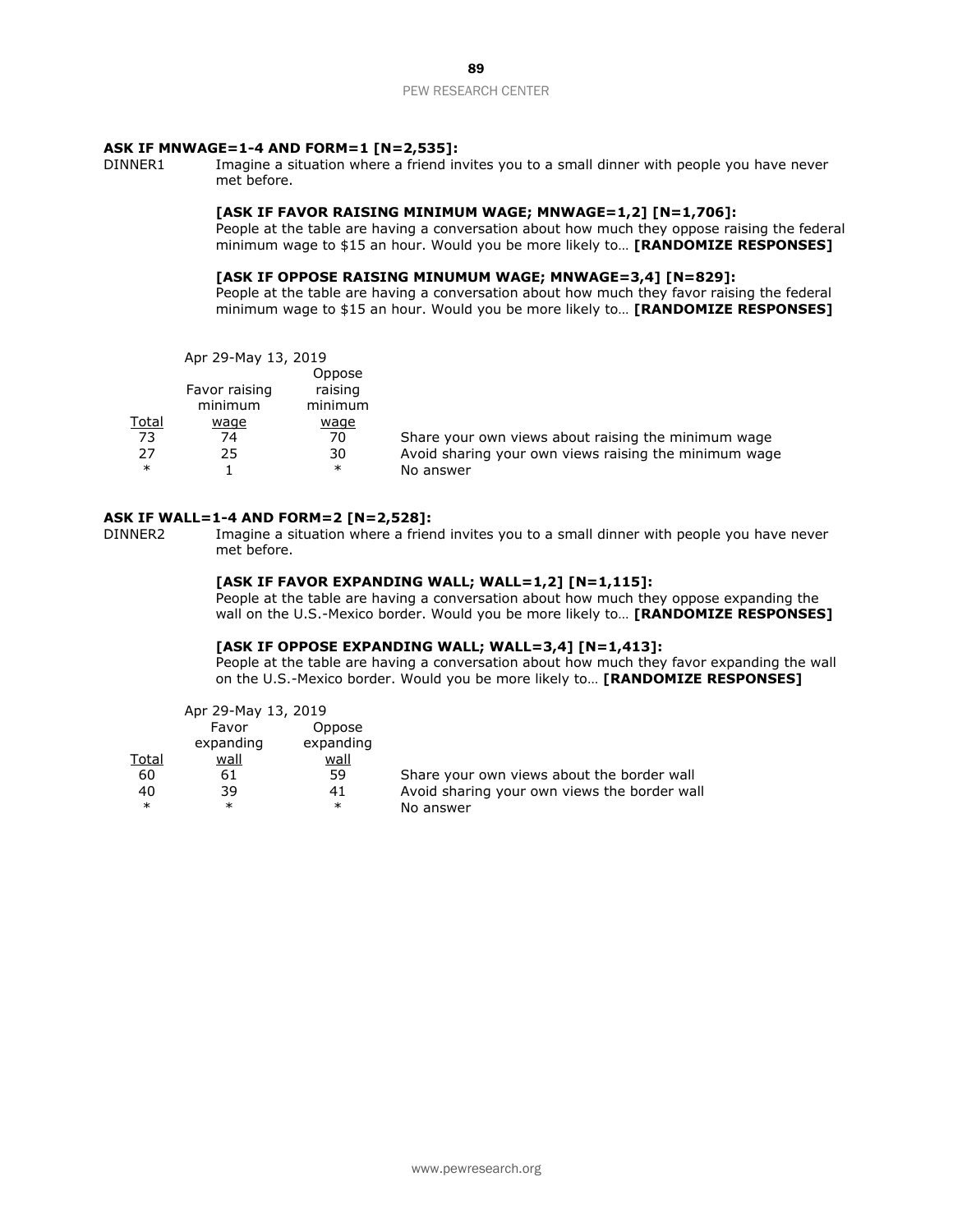#### **ASK IF GUNPRIORITYX=1-4 AND FORM=3 [N=2,515]:**

DINNER3 Imagine a situation where a friend invites you to a small dinner with people you have never met before.

#### **[ASK IF SUPPORT BANNING ASSAULT WEAPONS; GUNPRIORITYX=1,2] [N=1,673]:**

People at the table are having a conversation about how much they oppose banning assaultstyle weapons in the U.S. Would you be more likely to…

# **[ASK IF OOPOSE BANNING ASSAULT WEAPONS; GUNPRIORITYX=3,4] [N=842]:**

People at the table are having a conversation about how much they favor a ban on assaultstyle weapons in the U.S. Would you be more likely to…

|       | Apr 29-May 13, 2019 |               |                                                                     |
|-------|---------------------|---------------|---------------------------------------------------------------------|
|       | Support             | Oppose        |                                                                     |
|       | banning             | banning       |                                                                     |
|       | assault-style       | assault-style |                                                                     |
| Total | weapons             | weapons       |                                                                     |
| 67    | 67                  | 66            | Share your own views about banning assault-style weapons            |
| 33    | 32                  | 33            | Avoid sharing your own views about banning assault-style<br>weapons |
|       |                     |               | No answer                                                           |

#### **ASK IF POL1DT=1-2 AND FORM=4 [N=2,521]:**

DINNER4 Imagine a situation where a friend invites you to a small dinner with people you have never met before.

# **[ASK IF DISAPPROVE OF DONALD TRUMP; POL1DT=2] [N=1,564]:**

People at the table are having a conversation about how they really like Donald Trump. Would you be more likely to…

### **[ASK IF APPROVE OF DONALD TRUMP; POL1DT=1] [N=957]:**

People at the table are having a conversation about how they really dislike Donald Trump. Would you be more likely to…

|              | Apr 29-May 13, 2019 |               |                                                 |
|--------------|---------------------|---------------|-------------------------------------------------|
|              | Approve of          | Disapprove of |                                                 |
|              | Trump's job         | Trump's job   |                                                 |
| <b>Total</b> | as president        | as president  |                                                 |
| 48           | 57                  | 43            | Share your own views about Donald Trump         |
| 51           | 43                  | 57            | Avoid sharing your own views about Donald Trump |
| $\ast$       |                     | $\ast$        | No answer                                       |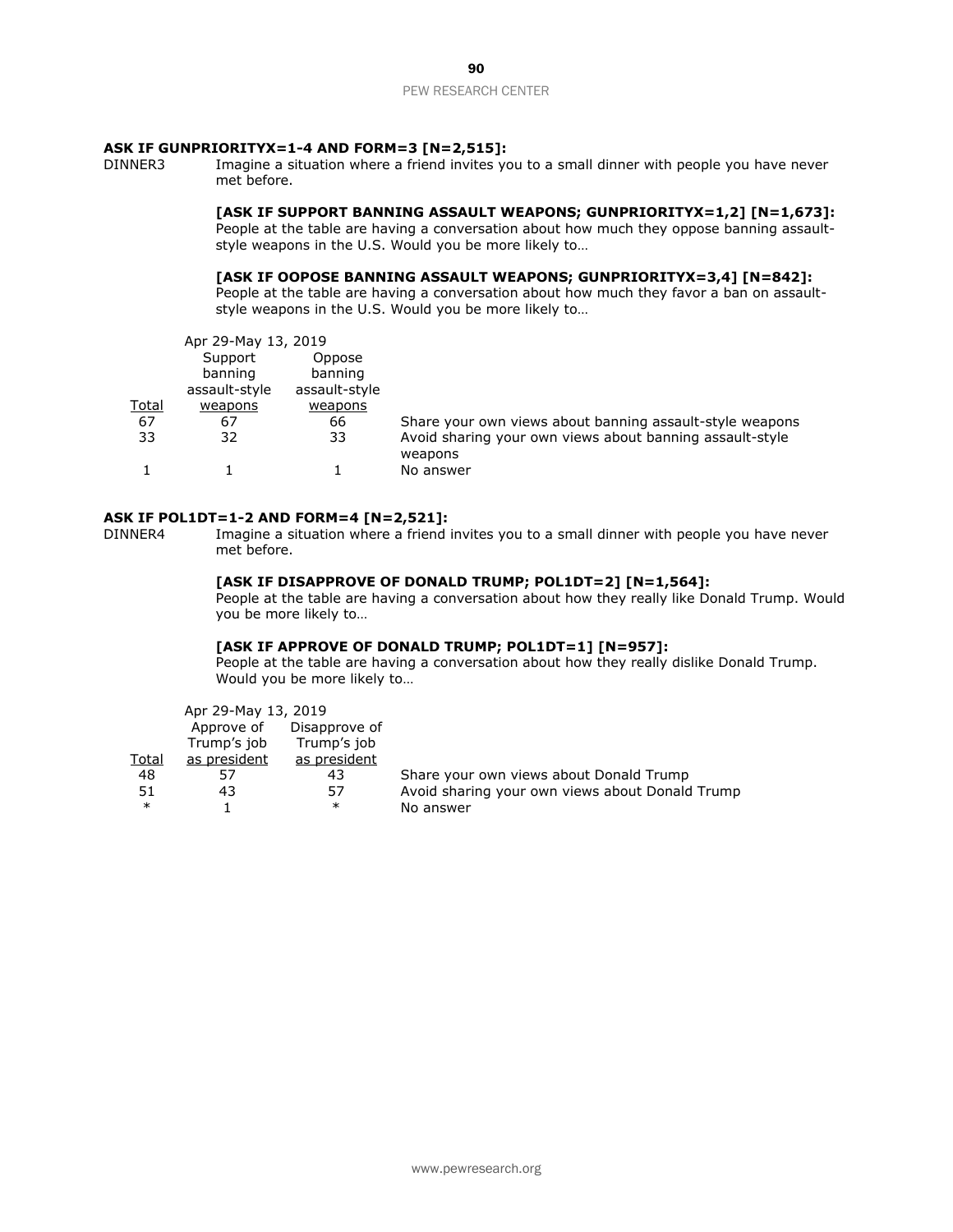# **ASK IF DINNER4=1 [N=1,257]:**

WHYSHARE Why would you be more likely to share your own views about Donald Trump?

#### **AMONG THOSE WHO APPROVE OF DONALD TRUMP (POL1DT=1) [N=548]:**

- Apr 29-
- May 13,

2019

- 35 It is important for others to know where I stand<br>34 Compelled by strong praise/positive views of Tru
- 34 Compelled by strong praise/positive views of Trump<br>15 Belief that there can be a productive conversation
- 15 Belief that there can be a productive conversation<br>14 Inform people why they are wrong/Change their m
- Inform people why they are wrong/Change their mind
- 1 Share some negative view of Trump
- 2 Other
- 16 No answer

#### **AMONG THOSE WHO DISAPPROVE OF DONALD TRUMP (POL1DT=2) [N=709]:**

Apr 29-

May 13,

2019

- 39 It is important for others to know where I stand
- 25 Belief that there can be a productive conversation
- 24 Compelled by strong criticism of Trump
- 10 Inform people why they are wrong/Change their mind
- 3 Share some positive view of Trump
- 4 Other<br>13 No ans
- No answer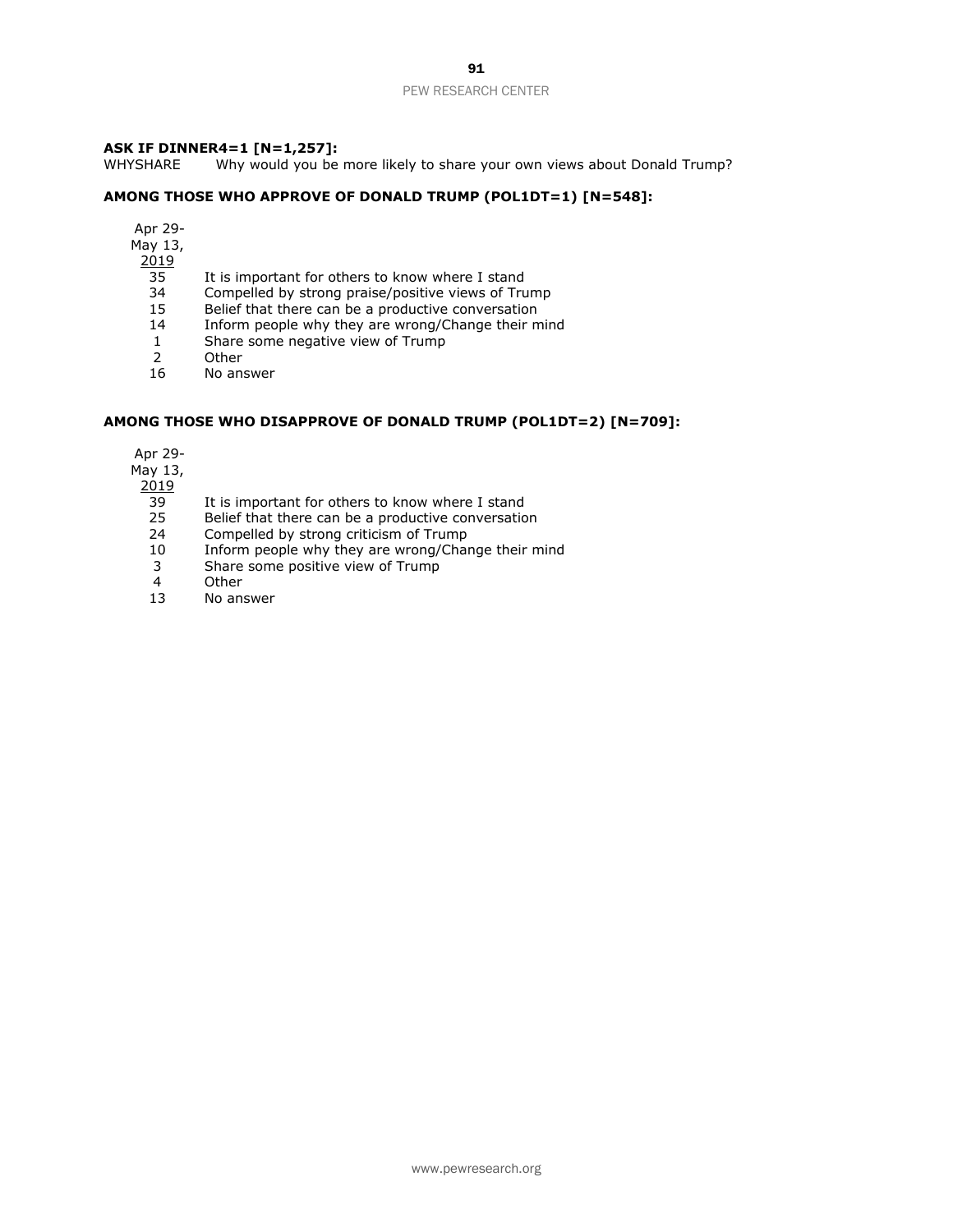# **ASK IF DINNER4=2 [N=1,255]:**

WHYAVOID Why would you be more likely to avoid sharing your own views about Donald Trump?

## **AMONG THOSE WHO APPROVE OF DONALD TRUMP (POL1DT=1) [N=404]:**

- Apr 29-
- May 13,
- - **NET Don't want conflict/Discomfort**
	- Don't like conflict/confrontation/debate
	- Wouldn't talk politics with people I don't really know/at social functions
	- Don't want to offend/insult/make people angry
	- Sharing will make everyone/host uncomfortable/Don't want to ruin dinner

#### **NET Criticism of Trump opposers**

- Trump opposers close minded/Other criticism of Trump opposers
- Don't want to be judged for supporting Trump
- Don't have strong political opinions/Not informed enough
- 4 The discussion would not be productive/No opinions would change<br>4 Would listen/ask questions instead
- 4 Would listen/ask questions instead<br>1 Can only say good things about Tru
- 1 Can only say good things about Trump<br>9 Other
- Other
- No answer

# **AMONG THOSE WHO DISAPPROVE OF DONALD TRUMP (POL1DT=2) [N=851]:**

Apr 29-

- May 13,
- 

### **NET Don't want conflict/Discomfort**

- Don't like conflict/confrontation/debate
- Wouldn't talk politics with people I don't really know/at social functions
- Don't want to offend/insult/make people angry
- Sharing will make everyone/host uncomfortable/Don't want to ruin dinner
- Trump supporters close minded/Other criticism of Trump supporters
- Can only say bad things about Trump
- Don't have strong political opinions/Not informed enough
- The discussion would not be productive/No opinions would change
- Would listen/ask questions instead
- Other
- No answer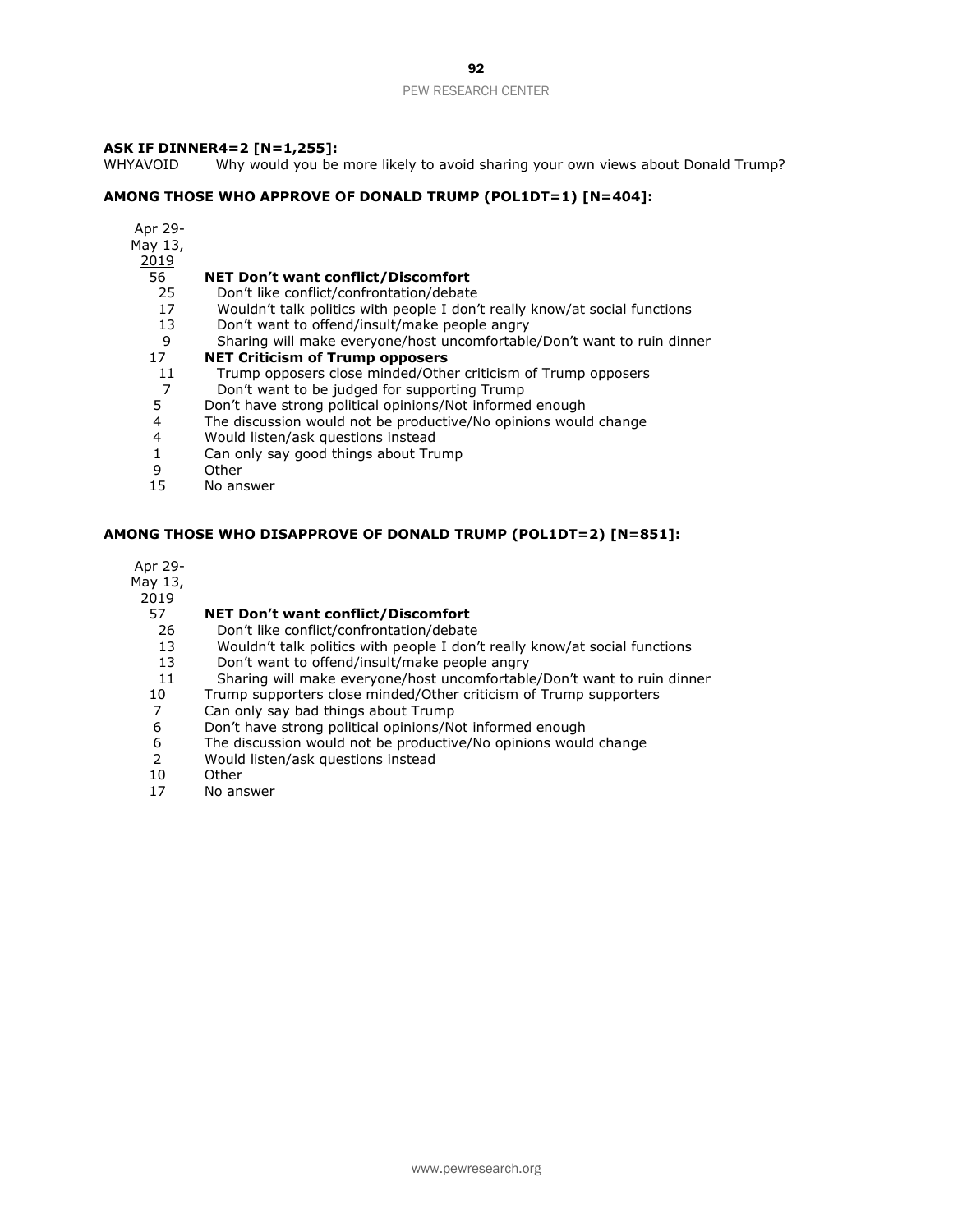# **ASK FORMS 2 AND 4 ONLY [N=5,094]:**

PARTISAN2 In general, would you say… **[RANDOMIZE]**

| Apr 29-<br>May $13$ |                                                                                                                                   |
|---------------------|-----------------------------------------------------------------------------------------------------------------------------------|
| 2019                |                                                                                                                                   |
| 32                  | I enjoy it when elected officials I dislike get caught up in scandals or face<br>personal setbacks                                |
| 66                  | Even when it comes to elected officials I dislike, I don't enjoy seeing them caught<br>up in scandals or facing personal setbacks |
|                     | No answer                                                                                                                         |

### **ADDITIONAL QUESTION HELD FOR FUTURE RELEASE**

# **ASK FORMS 1 AND 2 ONLY [N=5,095]:**

Which comes closer to your view? Elected officials... **[RANDOMIZE]** 

| Apr 29-<br>May $13$<br><u> 2019</u> |                                                                                                                                                  |
|-------------------------------------|--------------------------------------------------------------------------------------------------------------------------------------------------|
| 73                                  | Should avoid heated or aggressive language because it could encourage some people to<br>take violent action                                      |
| 25                                  | Should be able to use heated or aggressive language to express themselves without<br>worrying about whether some people may act on what they say |
|                                     | No answer                                                                                                                                        |

# **ASK FORMS 3 AND 4 ONLY [N=5,075]:**

RHTVLNC1 Do you think elected officials using heated or aggressive language to talk about certain people or groups makes violence against those people or groups more likely?

| Apr 29- |           |
|---------|-----------|
| May 13  |           |
| 2019    |           |
| 78      | Yes       |
| 21      | No        |
| 2       | No answer |

# **ADDITIONAL QUESTIONS HELD FOR FUTURE RELEASE**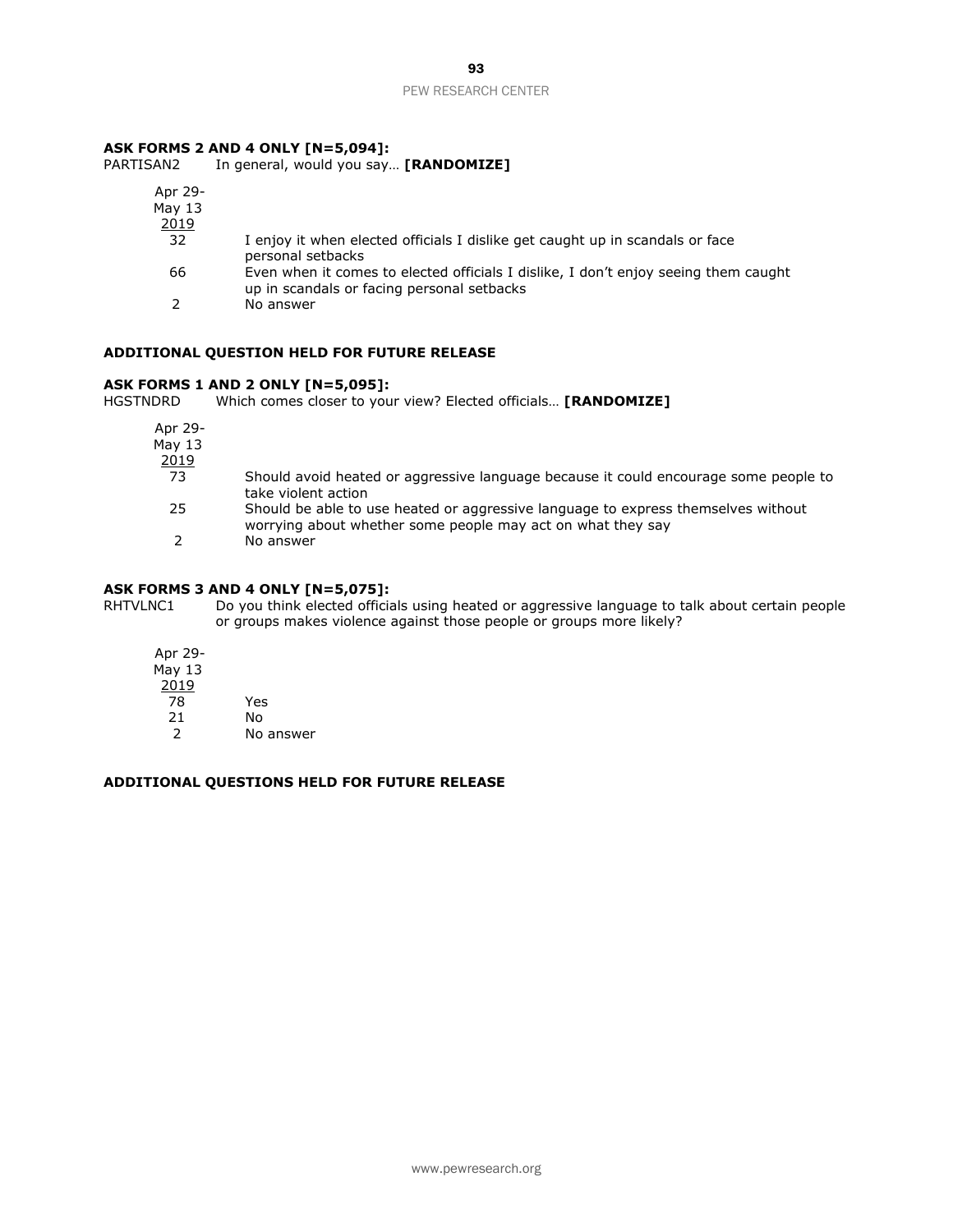### **RANDOMIZE ORDER OF CNFLCT1-CNFLCT3**

**ASK ALL:** 

Where would you place yourself on the following scale?

#### **[FOR RANDOM ½ SAMPLE SHOW RESPONSE OPTIONS IN REVERSE ORDER BUT KEEPING THE NUMERIC CODES THE SAME (1 AT THE TOP AND 4 AT THE BOTTOM)]**

| Apr 29-  |                                                    |
|----------|----------------------------------------------------|
| May $13$ |                                                    |
| 2019     |                                                    |
| 16       | (1) Disagreements make me uncomfortable            |
| 25       | '2١                                                |
| 29       | (3)                                                |
| 27       | (4) Disagreements don't really bother me that much |
| 3        | No answer                                          |

# **RANDOMIZE ORDER OF CNFLCT1-CNFLCT3**

**ASK ALL:** Where would you place yourself on the following scale?

### **[FOR RANDOM ½ SAMPLE SHOW RESPONSE OPTIONS IN REVERSE ORDER BUT KEEPING THE NUMERIC CODES THE SAME (1 AT THE TOP AND 4 AT THE BOTTOM)]**

| Apr 29-<br>May $13$<br>2019 |                                                                |
|-----------------------------|----------------------------------------------------------------|
| 22                          | (1) I enjoy challenging the opinions of others                 |
| 33                          | 2)                                                             |
| 28                          | (3)                                                            |
| 14                          | (4) I don't enjoy challenging others, even when they are wrong |
|                             | No answer                                                      |

## **RANDOMIZE ORDER OF CNFLCT1-CNFLCT3**

**ASK ALL:**

CNFLCT3 Where would you place yourself on the following scale?

### **[FOR RANDOM ½ SAMPLE SHOW RESPONSE OPTIONS IN REVERSE ORDER BUT KEEPING THE NUMERIC CODES THE SAME (1 AT THE TOP AND 4 AT THE BOTTOM)]**

| Apr 29-  |                                                                        |
|----------|------------------------------------------------------------------------|
| May $13$ |                                                                        |
| 2019     |                                                                        |
| 6        | (1) I would rather go along with the group than risk creating conflict |
| 18       | (2                                                                     |
| 40       | (3)                                                                    |
| 33       | (4) I would rather speak my mind, even if it risks creating conflict   |
|          | No answer                                                              |

### **ADDITIONAL QUESTION HELD FOR FUTURE RELEASE**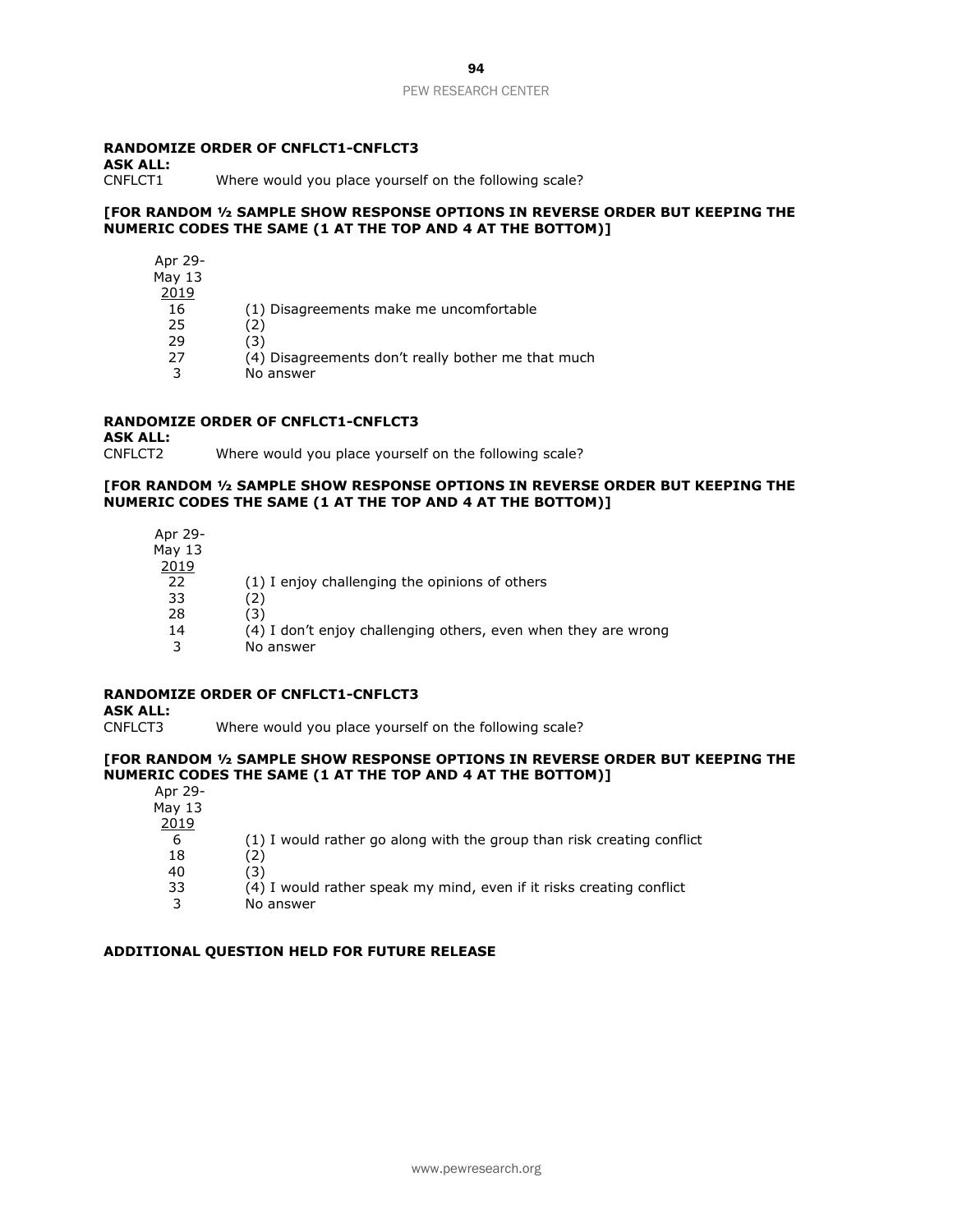# **ASK FORMS 3 AND 4 ONLY [N=5,075]:**<br>CLRSOL Which comes closer to you

Which comes closer to your own view... **[RANDOMIZE]** 

Apr 29- May 13  $\frac{2019}{46}$ 

46 There are clear solutions to most big issues facing the country today<br>52 Most big issues facing the country today don't have clear solutions

Most big issues facing the country today don't have clear solutions

1 No answer

# **PHONE TREND FOR COMPARISON**

|                     | There are clear solutions<br>to most big issues facing<br>the country today | Most big issues facing the<br>country today don't have<br>clear solutions | (VOL.)<br>Both/Neither/<br>DK/Ref |
|---------------------|-----------------------------------------------------------------------------|---------------------------------------------------------------------------|-----------------------------------|
| Mar 7-14, 2018      | 44                                                                          | 54                                                                        |                                   |
| Jun 27-Jul 9, 2017  | 41                                                                          | 56                                                                        |                                   |
| Aug 9-16, 2016      | 44                                                                          | 52                                                                        |                                   |
| Aug 27-Sep 13, 2015 | 41                                                                          | 56                                                                        |                                   |

# **ADDITIONAL QUESTIONS HELD FOR FUTURE RELEASE**

### **ASK FORMS 2 AND 3 ONLY [N=5,073]:**

TALKDISA In your experience, when you talk about politics with people who you DISagree with, do you generally find it to be… **[RANDOMIZE]**

| Apr 29-  |                             | Sep 24- | Mar $2-$ |
|----------|-----------------------------|---------|----------|
| May $13$ |                             | Oct 7   | Mar 28   |
| 2019     |                             | 2018    | 2016     |
| 48       | Interesting and informative | 45      | 51       |
| 50       | Stressful and frustrating   | 53      | 46       |
|          | No answer                   |         |          |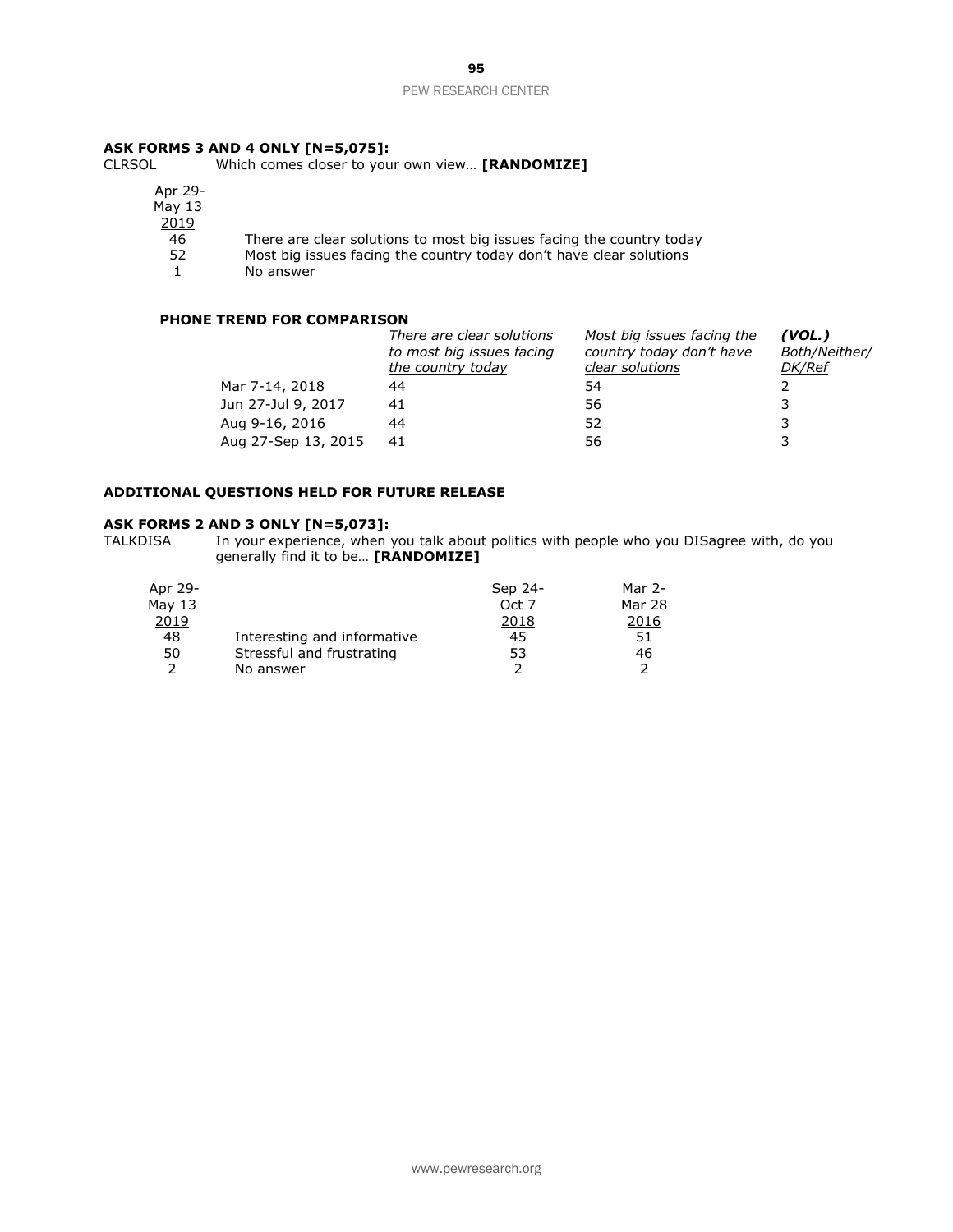#### **ASK FORM 1 ONLY [N=2,549]:**

ACPTACT1 How often, if ever, is it acceptable for elected officials to… **[RANDOMIZE]**

|                                                                                  | Always<br>acceptable | Sometimes<br>acceptable | Rarely<br>acceptable | Never<br>acceptable | No.<br>answer |
|----------------------------------------------------------------------------------|----------------------|-------------------------|----------------------|---------------------|---------------|
| Say their opponent's<br>policy positions are<br>incorrect<br>Apr 29-May 13, 2019 | 33                   | 40                      | 14                   | 12                  | 1             |
| Say something negative<br>about their opponent's<br>physical appearance          |                      |                         |                      |                     |               |
| Apr 29-May 13, 2019                                                              | 2                    | 6                       | 18                   | 73                  | 1             |
| Say their opponent is<br>stupid                                                  |                      |                         |                      |                     |               |
| Apr 29-May 13, 2019                                                              | 3                    | 13                      | 22                   | 62                  | 1             |
| Raise their voice to<br>emphasize their point in a<br>debate                     |                      |                         |                      |                     |               |
| Apr 29-May 13, 2019                                                              | 11                   | 47                      | 24                   | 16                  | 1             |
| e. Say their opponent is anti-<br>American                                       |                      |                         |                      |                     |               |
| Apr 29-May 13, 2019                                                              | 5                    | 23                      | 31                   | 41                  | 1             |
| Deliberately mislead<br>f.<br>people about their<br>opponent's record            |                      |                         |                      |                     |               |
| Apr 29-May 13, 2019                                                              | 2                    | 5                       | 12                   | 81                  | 1             |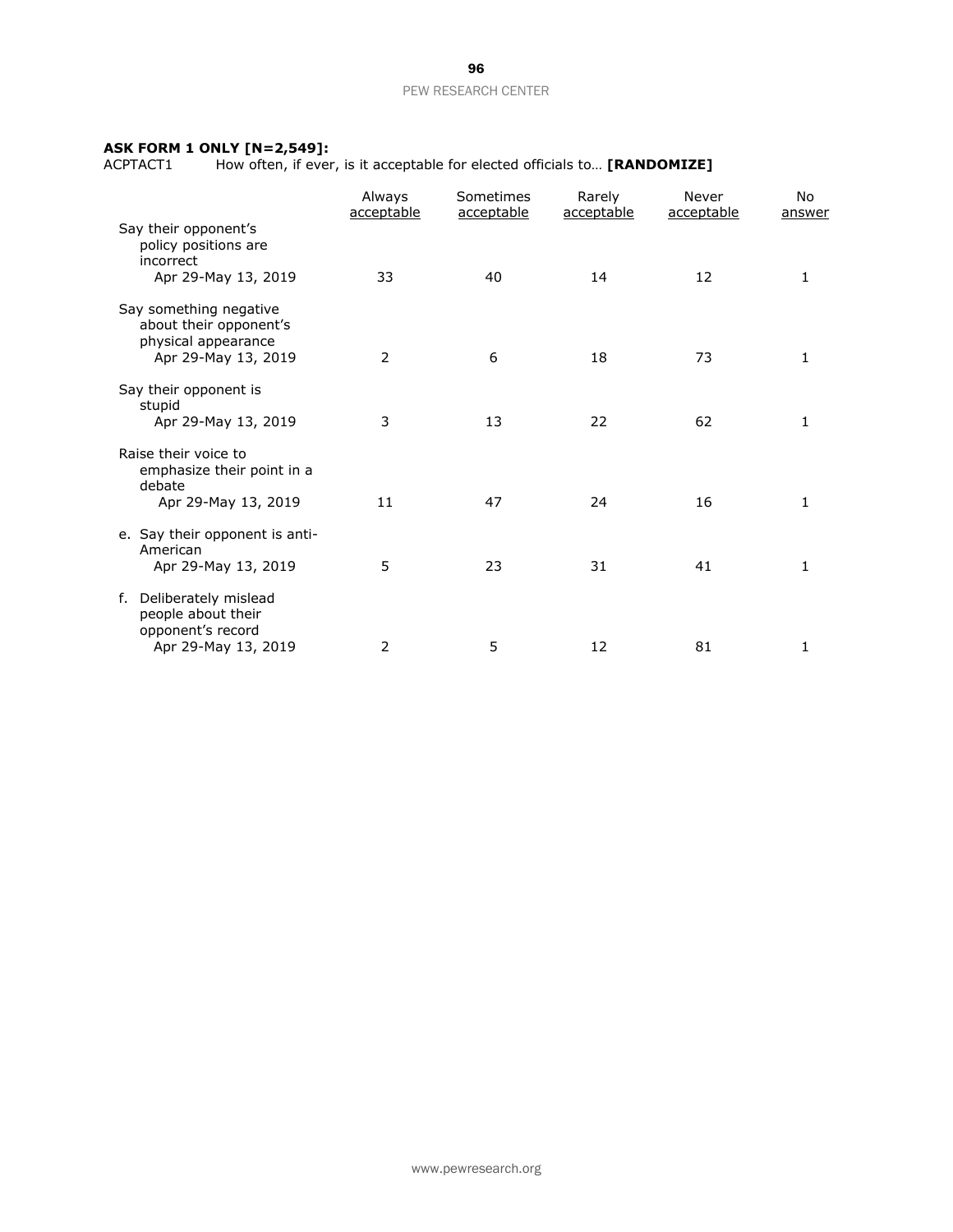#### **ASK FORM 2 ONLY [N=2,546]:**

ACPTACT2 How often, if ever, is it acceptable for elected officials to… **[RANDOMIZE]**

| a. Say their opponent's                                                                                         | Always<br>acceptable | Sometimes<br>acceptable | Rarely<br>acceptable | Never<br>acceptable | No.<br>answer |
|-----------------------------------------------------------------------------------------------------------------|----------------------|-------------------------|----------------------|---------------------|---------------|
| policy positions are evil<br>Apr 29-May 13, 2019                                                                | 6                    | 25                      | 34                   | 35                  | 1             |
| Say something negative<br>about the physical<br>appearance of their<br>opponent's spouse<br>Apr 29-May 13, 2019 | 2                    | 5                       | 11                   | 81                  | 1             |
| Say their opponent is<br>uninformed on the issues<br>Apr 29-May 13, 2019                                        | 23                   | 50                      | 15                   | 10                  | 1             |
| Shout over their<br>opponent in a debate<br>Apr 29-May 13, 2019                                                 | 2                    | 16                      | 32                   | 49                  | 1             |
| e. Say they love America<br>more than their opponent<br>does<br>Apr 29-May 13, 2019                             | 11                   | 26                      | 25                   | 37                  | 2             |
| <b>NO ITEM f.</b>                                                                                               |                      |                         |                      |                     |               |
| Deliberately mislead<br>people about their<br>opponent's record<br>Apr 29-May 13, 2019                          | $\overline{4}$       | 18                      | 27                   | 50                  | 1             |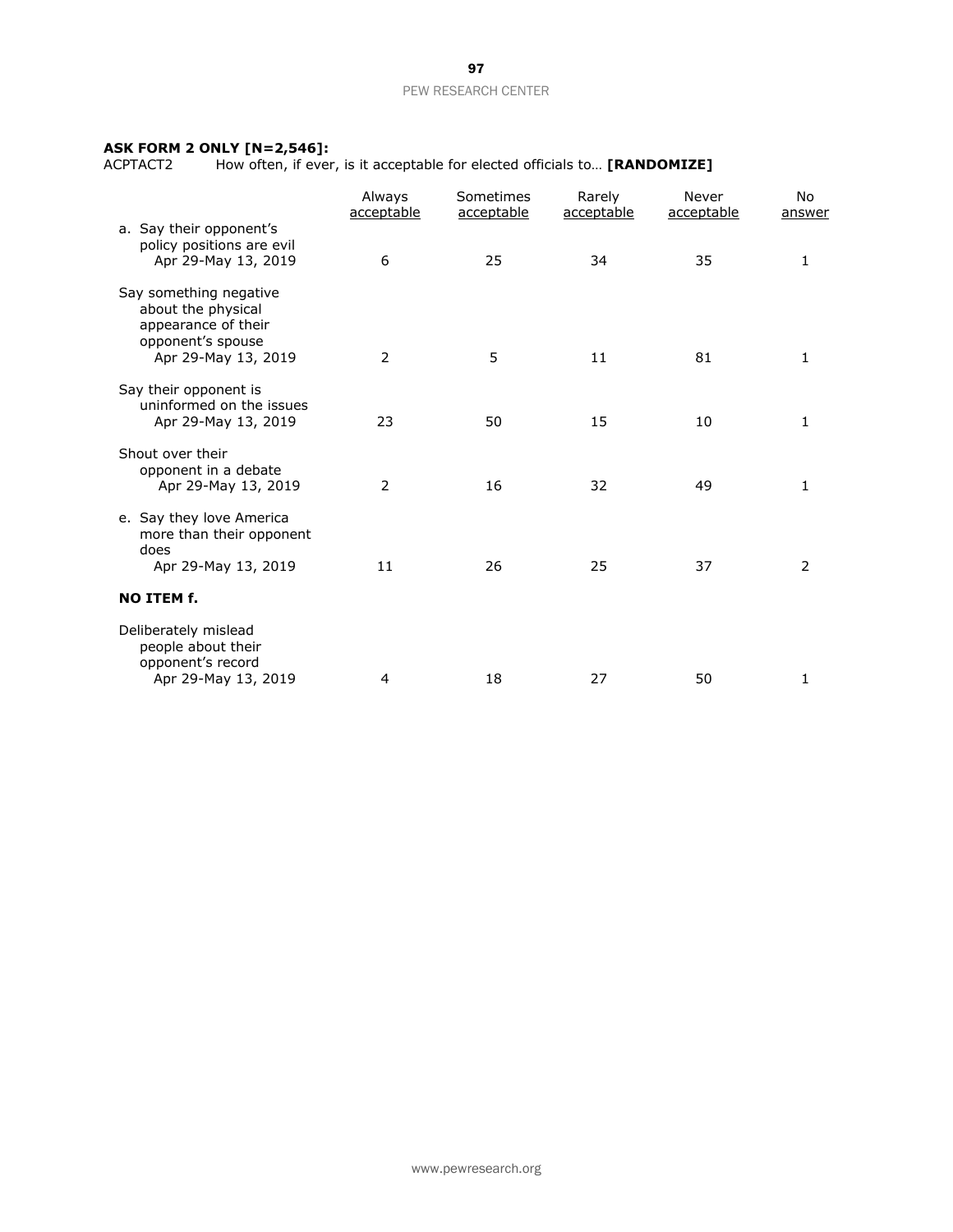#### **ASK FORM 3 ONLY [N=2,527]:**

ACPTACT3 How often, if ever, is it acceptable for Democratic elected officials to… **[RANDOMIZE]**

|                                                                                       | Always<br>acceptable | Sometimes<br>acceptable | Rarely<br>acceptable | Never<br>acceptable | No<br>answer   |
|---------------------------------------------------------------------------------------|----------------------|-------------------------|----------------------|---------------------|----------------|
| Say their Republican<br>opponent's policy positions<br>are evil                       |                      |                         |                      |                     |                |
| Apr 29-May 13, 2019                                                                   | 3                    | 15                      | 26                   | 54                  | $\overline{2}$ |
| Say something negative<br>about their Republican<br>opponent's physical<br>appearance |                      |                         |                      |                     |                |
| Apr 29-May 13, 2019                                                                   | $\overline{2}$       | 6                       | 13                   | 76                  | $\overline{2}$ |
| Say their Republican<br>opponent is stupid<br>Apr 29-May 13, 2019                     | 3                    | 10                      | 20                   | 65                  | $\overline{2}$ |
| d. Shout over their<br>Republican opponent in a<br>debate<br>Apr 29-May 13, 2019      | 3                    | 14                      | 28                   | 53                  | 3              |
| e. Say their Republican<br>opponent is anti-American<br>Apr 29-May 13, 2019           | 4                    | 14                      | 25                   | 55                  | 3              |
| Deliberately mislead<br>people about their<br>Republican opponent's<br>record         |                      |                         |                      |                     |                |
| Apr 29-May 13, 2019                                                                   | $\overline{2}$       | 3                       | 10                   | 83                  | $\overline{2}$ |
| Ridicule their Republican<br>opponent                                                 |                      |                         |                      |                     |                |
| Apr 29-May 13, 2019                                                                   | 4                    | 14                      | 23                   | 57                  | 2              |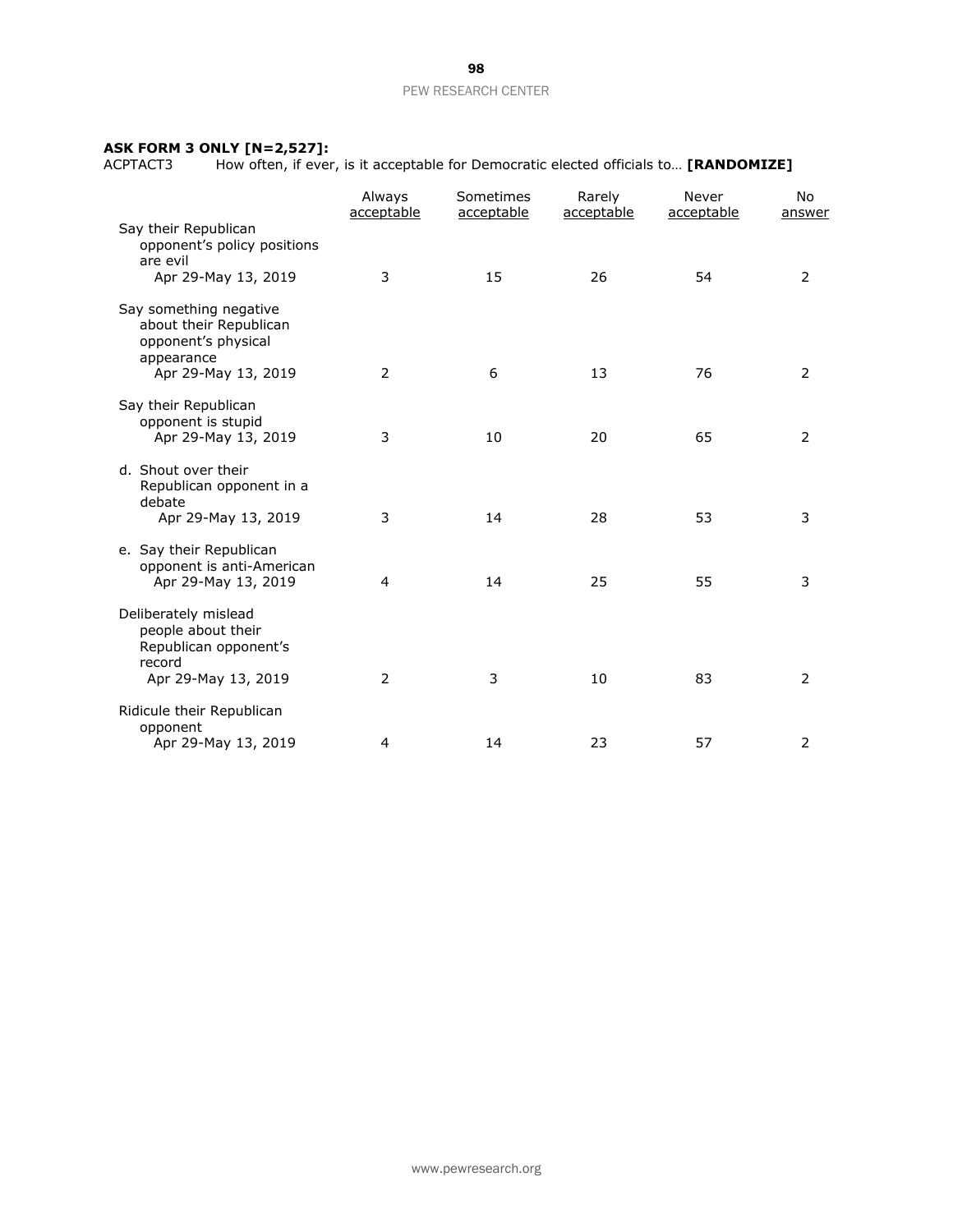#### **ASK FORM 4 ONLY [N=2,548]:**

ACPTACT4 How often, if ever, is it acceptable for Republican elected officials to… **[RANDOMIZE]**

|                                                                                       | Always<br>acceptable | Sometimes<br>acceptable | Rarely<br>acceptable | Never<br>acceptable | No<br>answer   |
|---------------------------------------------------------------------------------------|----------------------|-------------------------|----------------------|---------------------|----------------|
| a. Say their Democratic<br>opponent's policy positions<br>are evil                    |                      |                         |                      |                     |                |
| Apr 29-May 13, 2019                                                                   | 4                    | 16                      | 25                   | 53                  | $\overline{2}$ |
| Say something negative<br>about their Democratic<br>opponent's physical<br>appearance |                      |                         |                      |                     |                |
| Apr 29-May 13, 2019                                                                   | 2                    | 6                       | 16                   | 74                  | $\overline{2}$ |
| Say their Democratic<br>opponent is stupid<br>Apr 29-May 13, 2019                     | 3                    | 10                      | 21                   | 64                  | $\overline{2}$ |
| Shout over their<br>Democratic opponent in a<br>debate                                |                      |                         |                      |                     |                |
| Apr 29-May 13, 2019                                                                   | 3                    | 16                      | 26                   | 54                  | $\overline{2}$ |
| e. Say their Democratic<br>opponent is anti-American<br>Apr 29-May 13, 2019           | 4                    | 18                      | 23                   | 53                  | $\overline{2}$ |
| Deliberately mislead<br>people about their<br>Democratic opponent's<br>record         |                      |                         |                      |                     |                |
| Apr 29-May 13, 2019                                                                   | 1                    | 6                       | 14                   | 78                  | $\overline{2}$ |
| Ridicule their Democratic<br>opponent                                                 |                      |                         |                      |                     |                |
| Apr 29-May 13, 2019                                                                   | 3                    | 16                      | 24                   | 55                  | 2              |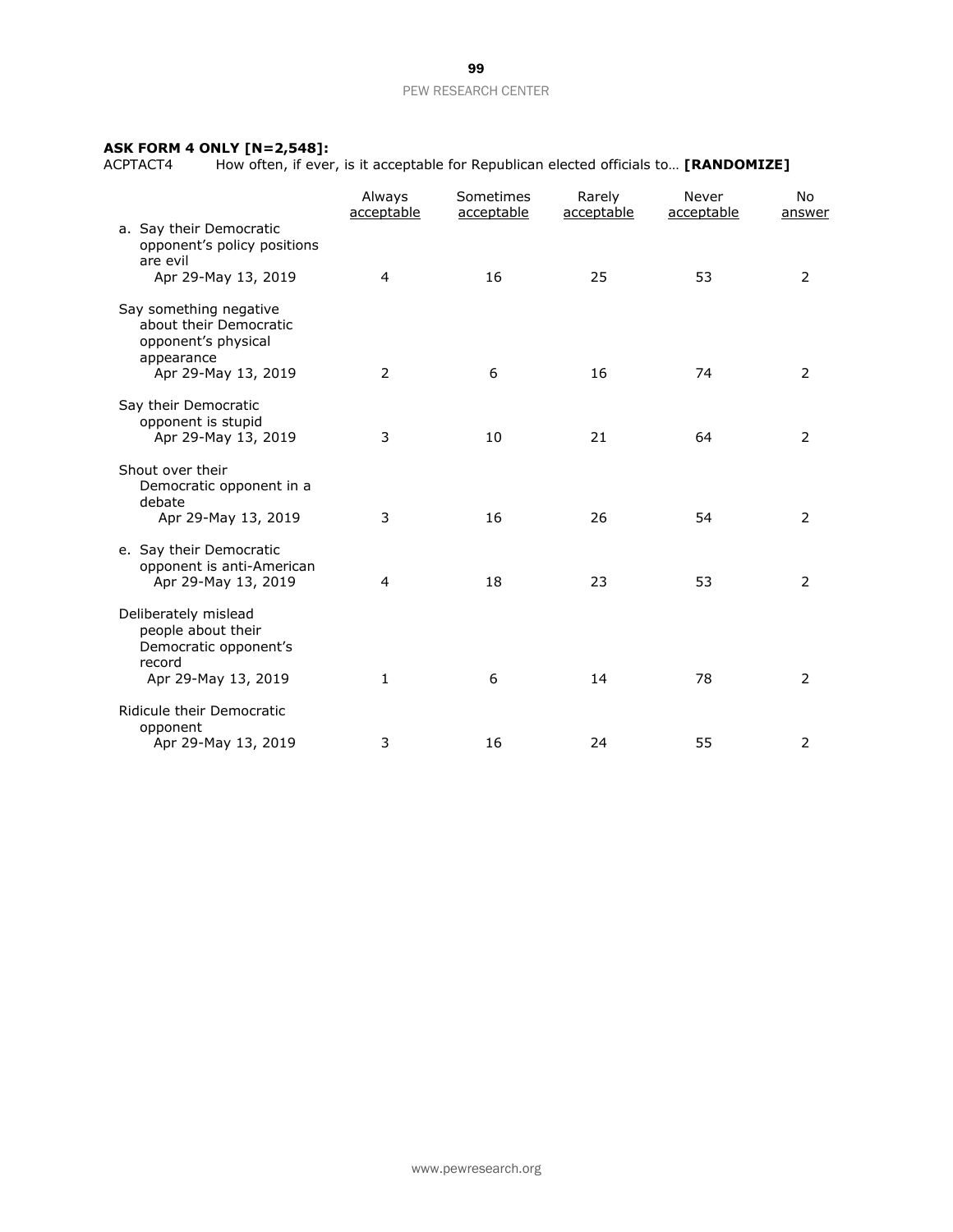### **ASK ALL:**

SPCHOFND Do you think people in this country generally agree on what is considered to be... **[RANDOMIZE]**

|                                           | Yes, people<br>generally agree | No, people do not<br>generally agree | No<br><u>answer</u> |
|-------------------------------------------|--------------------------------|--------------------------------------|---------------------|
| a. Racist language<br>Apr 29-May 13, 2019 | 38                             | 61                                   |                     |
| b. Sexist language<br>Apr 29-May 13, 2019 | 34                             | 65                                   |                     |

## **ADDITIONAL QUESTIONS HELD FOR FUTURE RELEASE**

# **ASK ALL:**<br>SCMRFG

Thinking about the content posted on social media, which comes closer to your own view? **[RANDOMIZE]** 

| Δ<br>L<br>۰.<br>г |  |
|-------------------|--|
|                   |  |

May 13

 $\frac{2019}{66}$ 

- Social media companies have a responsibility to remove offensive content from their platforms
- 32 Social media companies do NOT have a responsibility to remove offensive content from their platforms
- 2 No answer

### **ASK ALL:**

SCMREG2 How much confidence do you have in social media companies to determine what offensive content should be removed from their platforms?

#### Apr 29- May 13

- 2019
	-
- 4 A great deal of confidence<br>26 A fair amount of confidence 26 A fair amount of confidence<br>45 Not too much confidence
- Not too much confidence
- 24 No confidence at all
- 1 No answer

# **ADDITIONAL QUESTIONS HELD FOR FUTURE RELEASE**

### **ADDITIONAL QUESTIONS PREVIOUSLY RELEASED**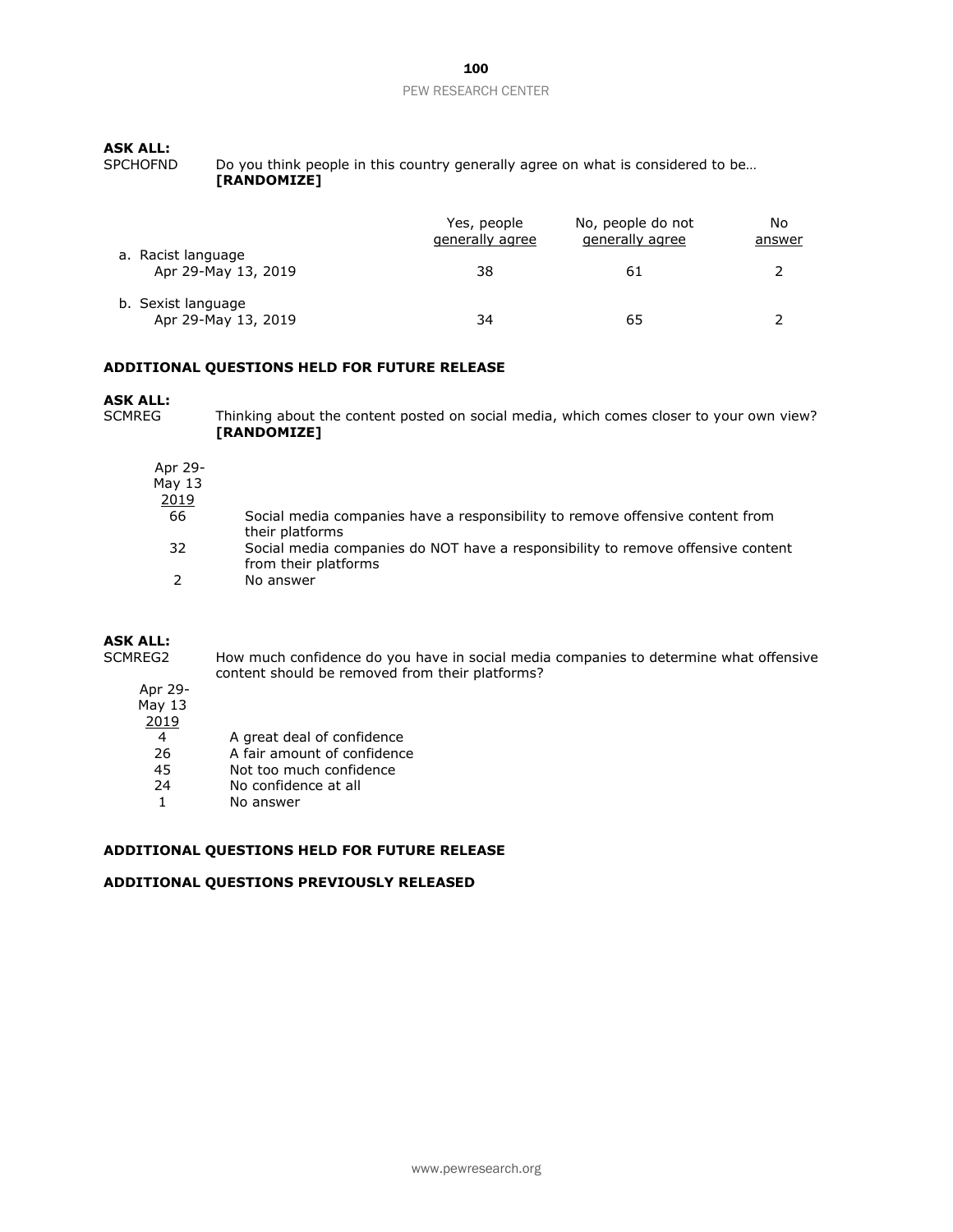#### **PEW RESEARCH CENTER MARCH 2019 POLITICAL SURVEY FINAL TOPLINE MARCH 20-25, 2019 N=1,503**

### **QUESTIONS 1-2, 10, 14, 20, 25, 33-34, 44, 47-50a-d, 54-58 PREVIOUSLY RELEASED**

### **NO QUESTIONS 3-9, 11-13, 15-18, 21-24, 26-32, 35-43, 45-46, 51-53, 59**

# **QUESTIONS 19, 50e-f HELD FOR FUTURE RELEASE**

#### **ASK ALL:**

Q.60 And thinking about politics and elections, would you say that personally insulting political opponents is **[READ; RANDOMIZE]**?

|           |                           | (RVs)    |           |           |  |  |
|-----------|---------------------------|----------|-----------|-----------|--|--|
| Mar 20-25 |                           | Mar 7-14 | Oct 20-25 | Mar 17-26 |  |  |
| 2019      |                           | 2018     | 2016      | 2016      |  |  |
| 34        | Sometimes fair game       | 31       | 43        | 31        |  |  |
| 63        | Never fair game           | 68       | 54        | 67        |  |  |
|           | Other/Depends (VOL.)      | $\ast$   |           |           |  |  |
|           | Don't know/Refused (VOL.) |          |           |           |  |  |

# **QUESTIONS 61, 64-65, 70-71, 75-77 PREVIOUSLY RELEASED**

# **NO QUESTIONS 62-63, 72-74**

#### **QUESTIONS 66-69 HELD FOR FUTURE RELEASE**

#### **ASK ALL:**

PARTY In politics TODAY, do you consider yourself a Republican, Democrat, or independent? **ASK IF INDEP/NO PREF/OTHER/DK/REF (PARTY=3,4,5,9):**

PARTYLN As of today do you lean more to the Republican Party or more to the Democratic Party?

|                      |            |          |                        | (VOL.)         | (VOL.) |        |            |            |
|----------------------|------------|----------|------------------------|----------------|--------|--------|------------|------------|
|                      |            |          |                        | No             | Other  | (VOL.) | Lean       | Lean       |
|                      | Republican | Democrat | Independent preference |                | party  | DK/Ref | <u>Rep</u> | <u>Dem</u> |
| Mar 20-25, 2019      | 26         | 30       | 37                     | 3              | 1      | 3      | 14         | 19         |
| Jan 9-14, 2019       | 25         | 31       | 40                     | 2              | 1      | 2      | 16         | 18         |
| Sep 18-24, 2018      | 25         | 32       | 37                     | 3              | 1      | 2      | 15         | 18         |
| Jun 5-12, 2018       | 25         | 31       | 38                     | 3              | 1      | 2      | 15         | 18         |
| Apr 25-May 1, 2018   | 27         | 28       | 38                     | $\overline{4}$ | 1      | 2      | 14         | 19         |
| Mar 7-14, 2018       | 26         | 28       | 41                     | 3              | $\ast$ | 1      | 17         | 18         |
| Jan 10-15, 2018      | 26         | 33       | 34                     | 3              | 1      | 3      | 12         | 18         |
| <b>Yearly Totals</b> |            |          |                        |                |        |        |            |            |
| 2018                 | 25.7       | 30.8     | 37.6                   | 3.0            | .8     | 2.0    | 14.7       | 18.3       |
| 2017                 | 23.6       | 31.4     | 39.4                   | 3.3            | .6     | 1.7    | 15.8       | 18.7       |
| 2016                 | 25.4       | 32.0     | 36.5                   | 3.4            | .5     | 2.2    | 14.6       | 17.0       |
| 2015                 | 23.7       | 30.4     | 40.1                   | 3.6            | .4     | 1.8    | 16.4       | 17.3       |
| 2015                 | 23.7       | 30.4     | 40.1                   | 3.6            | .4     | 1.8    | 16.4       | 17.3       |
| 2014                 | 23.2       | 31.5     | 39.5                   | 3.1            | .7     | 2.0    | 16.2       | 16.5       |
| 2013                 | 23.9       | 32.1     | 38.3                   | 2.9            | .5     | 2.2    | 16.0       | 16.0       |
| 2012                 | 24.7       | 32.6     | 36.4                   | 3.1            | .5     | 2.7    | 14.4       | 16.1       |
| 2011                 | 24.3       | 32.3     | 37.4                   | 3.1            | .4     | 2.5    | 15.7       | 15.6       |
| 2010                 | 25.2       | 32.7     | 35.2                   | 3.6            | .4     | 2.8    | 14.5       | 14.1       |
| 2009                 | 23.9       | 34.4     | 35.1                   | 3.4            | .4     | 2.8    | 13.1       | 15.7       |
| 2008                 | 25.7       | 36.0     | 31.5                   | 3.6            | .3     | 3.0    | 10.6       | 15.2       |
| 2007                 | 25.3       | 32.9     | 34.1                   | 4.3            | .4     | 2.9    | 10.9       | 17.0       |